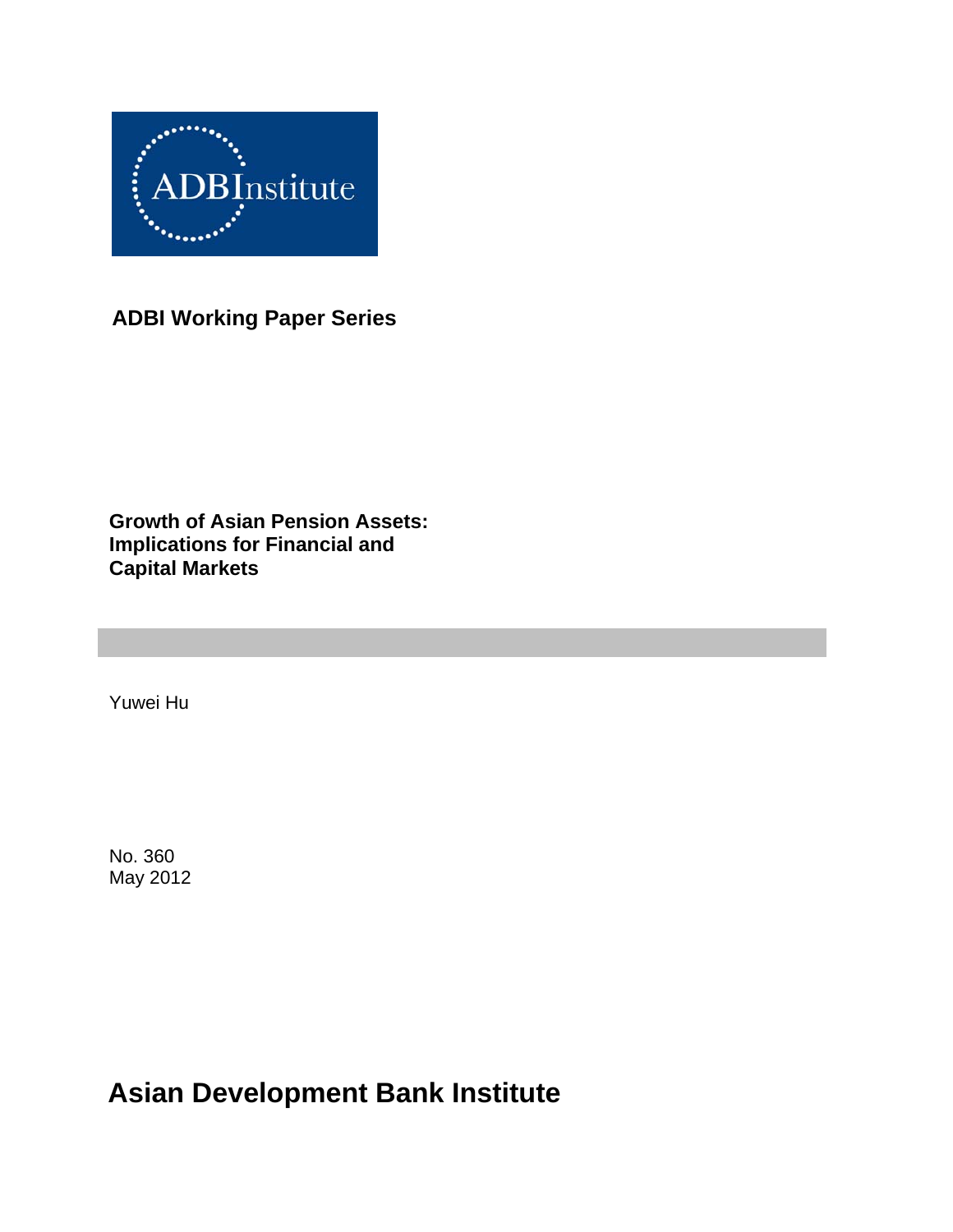Yuwei Hu is People's Republic of China representative (pensions and insurance) of the Banco Bilbao Vizcaya Argentaria SA.

A draft version of this paper was presented at the conference on New Thinking on Social Security in Asia, held on 17 November 2011 in Tokyo. The author would like to thank participants at the conference for their constructive comments, in particular Mukul Asher, Gloria Pasadilla, Stephen Grenville, Wade Donald Pfau, and Amlan Roy.

The views expressed in this paper are the views of the authors and do not necessarily reflect the views or policies of ADBI, the ADB, its Board of Directors, or the governments they represent. ADBI does not guarantee the accuracy of the data included in this paper and accepts no responsibility for any consequences of their use. Terminology used may not necessarily be consistent with ADB official terms.

The Working Paper series is a continuation of the formerly named Discussion Paper series; the numbering of the papers continued without interruption or change. ADBI's working papers reflect initial ideas on a topic and are posted online for discussion. ADBI encourages readers to post their comments on the main page for each working paper (given in the citation below). Some working papers may develop into other forms of publication.

Suggested citation: Hu, Y. 2012. Growth of Asian Pension Assets: Implications for Financial and Capital Markets. ADBI Working Paper 360. Tokyo: Asian Development Bank Institute. Available: http://www.adbi.org/working-paper/2012/05/31/5074.growth.asian.pension.assets/

Please contact the author(s) for information about this paper.

Email: yuwei.hu@grupobbva.com

Asian Development Bank Institute Kasumigaseki Building 8F 3-2-5 Kasumigaseki, Chiyoda-ku Tokyo 100-6008, Japan

Tel: +81-3-3593-5500 Fax: +81-3-3593-5571 URL: www.adbi.org E-mail: info@adbi.org

© 2012 Asian Development Bank Institute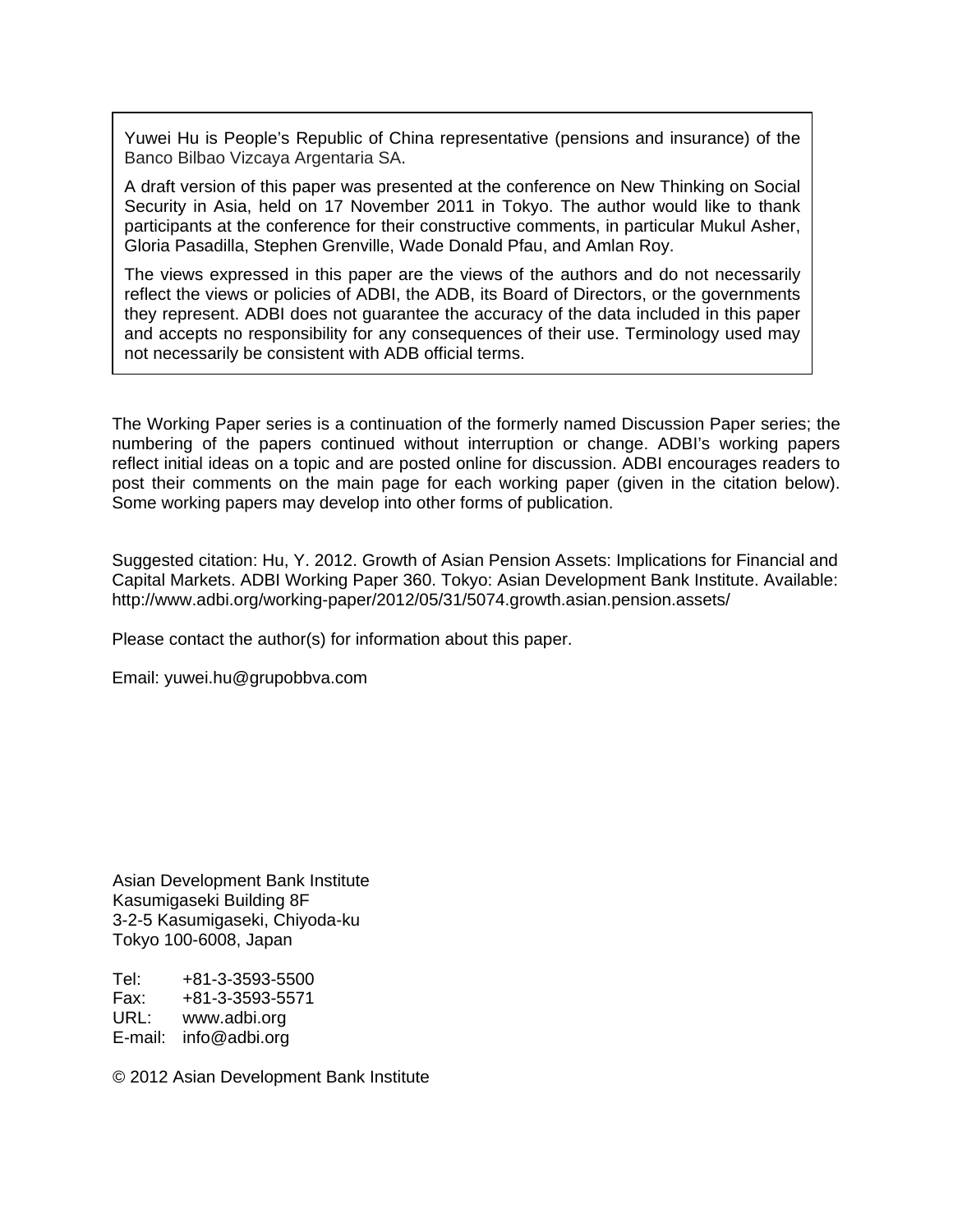### **Abstract**

Pension assets have seen rapid growth world-wide over the past decades, although they suffered large losses during the global financial crisis of 2007–2008. Such growth is notably due to both structural and parametric pension reforms since the 1980s. In the Asian region too, the pension market has steadily expanded. This paper seeks to identify the impact of Asian pension funds on selected key transmission mechanisms from pension reform to financial development. Utilizing a panel error correction model, we found a statistical relationship between pension asset growth and development of financial and capital markets. The main policy implication is that governments in Asia should continue and/or strengthen pension reforms towards more prefunding of future liabilities, since it brings beneficial impacts on the financial market.

### **JEL Classification: G23, G28, C54**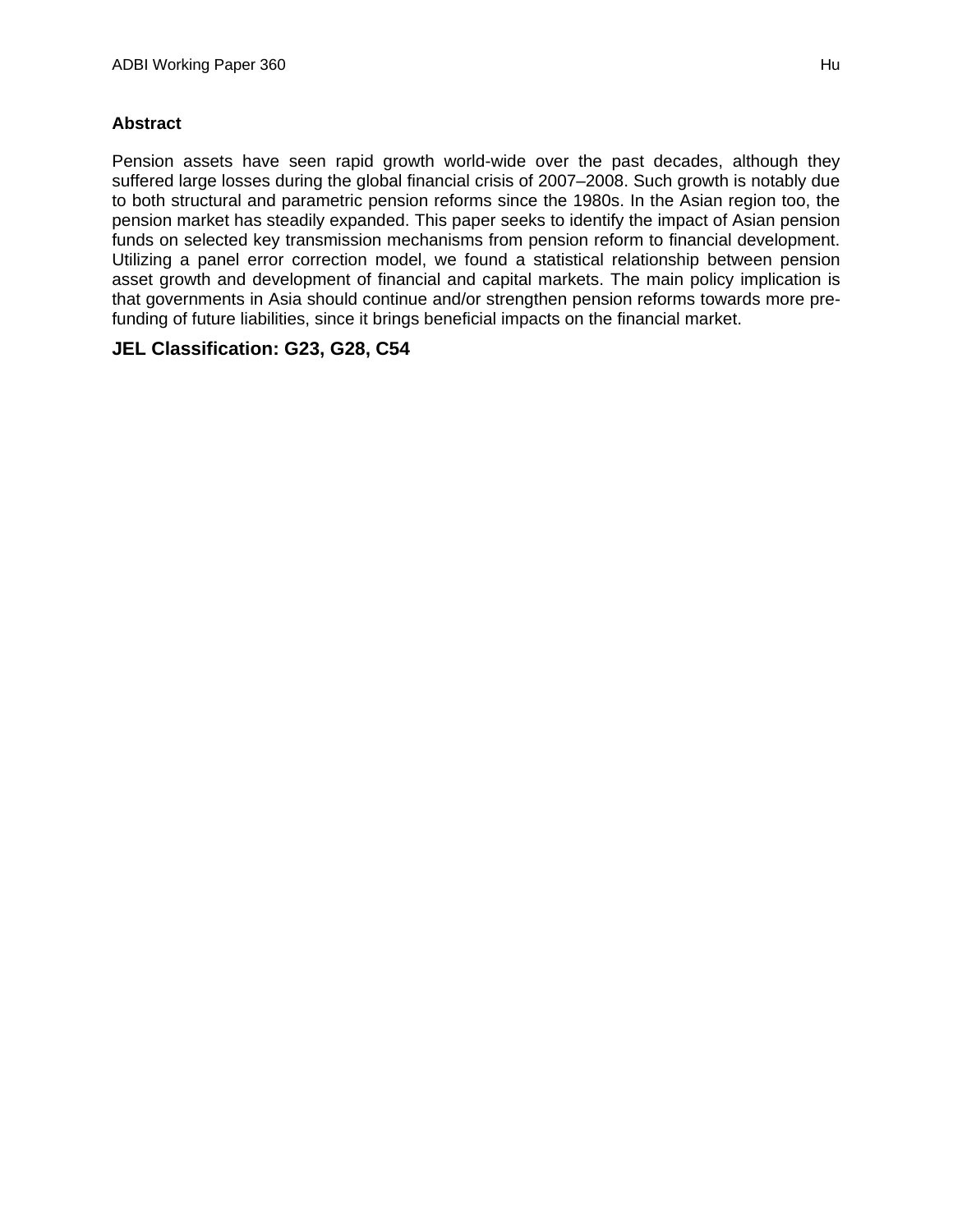# **Contents**

| 1. |                      |  |
|----|----------------------|--|
| 2. |                      |  |
|    | 2.1<br>$2.2^{\circ}$ |  |
| 3. |                      |  |
|    | 3.1                  |  |
| 4. |                      |  |
| 5. |                      |  |
|    | 5.1<br>5.2<br>5.3    |  |
| 6. |                      |  |
|    |                      |  |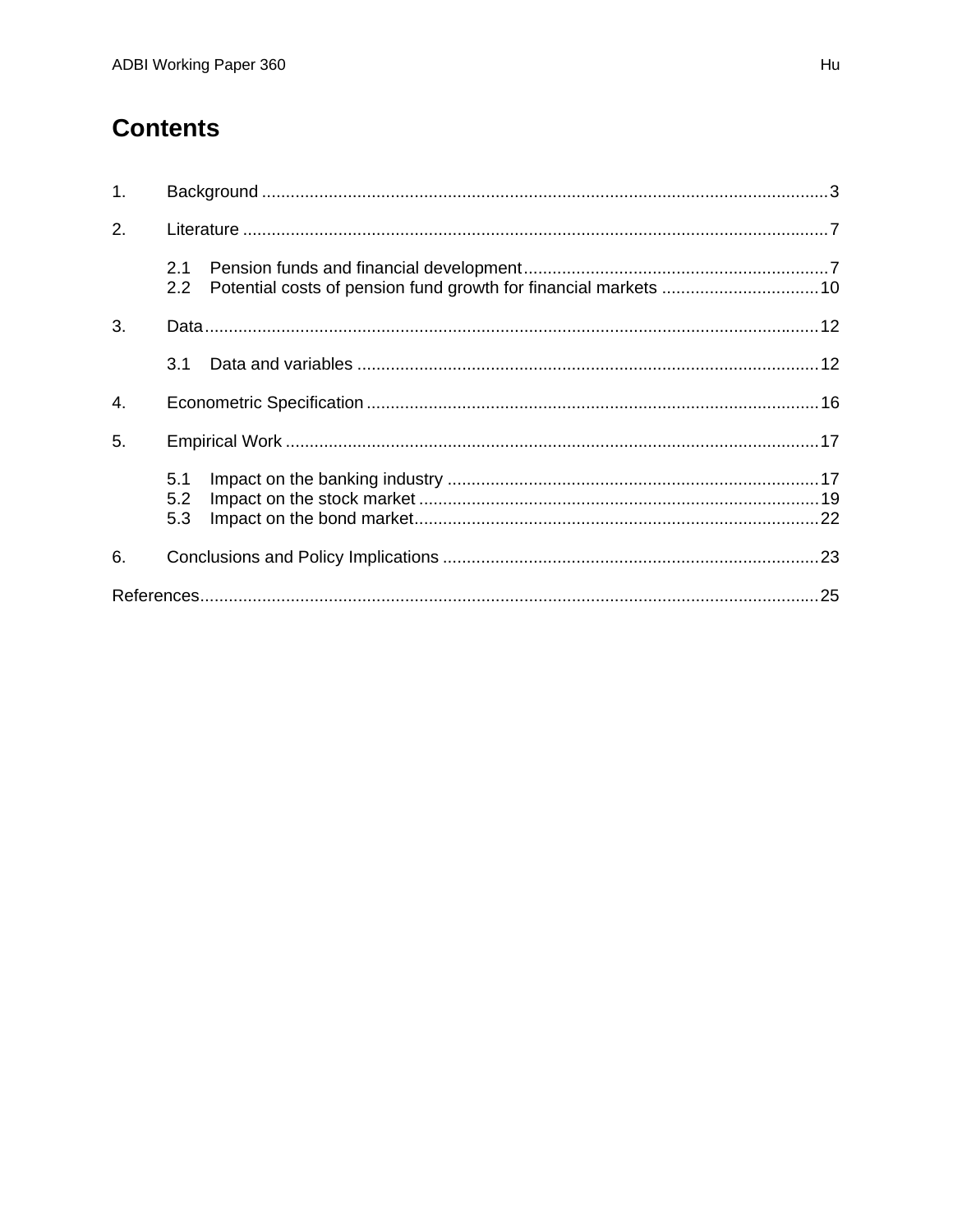-

# **1. BACKGROUND**

The world is ageing, a trend that can be observed both in developed economies and emerging market economies (EMEs). How to tackle the problem of an aging population is at the top of governments' policy agendas. Over the past decades the trend of social security system reform has been marked by a shift from unfunded schemes, e.g., pay-as-you-go (PAYG), to funded schemes. As a result, pension fund assets have increased markedly across the world (BIS 2007; OECD 2009).

As highlighted in Davis and Hu (2005), pension fund markets in Organisation for Economic Cooperation and Development (OECD) countries have witnessed a noticeable increase in pension assets from 1980 to 2002. For example, United Kingdom (UK) pension assets were equivalent to US\$115.6 bn in 1980, accounting for 21.5% of gross domestic product (GDP), but rose to US\$ 1.6 trillion (or 73% of GDP) in 2011 (OECD 2011). The same trend could be observed in many other OECD countries. By 2009, total pension fund assets in the OECD countries reached US\$16.7 trillion. The United States (US) was the biggest pension market, accounting for more than half of total assets. Two other major countries were the UK and Japan. In terms of pension assets relative to GDP, the Netherlands came in first place with 130% of GDP, while for Greece it was close to zero<sup>1</sup>, the smallest of the OECD countries.

In the Asia-Pacific region, pension assets have also grown rapidly. As shown in Table 1a, pension assets in the 10 selected Asia-Pacific countries increased from US\$369 bn in 2001 to US\$1.7 trillion in 2010, i.e., a four-fold increase over 10 years. The average annual growth rate in the region over the 10-year period was 19.1%, with the People's Republic of China (PRC) showing the fastest growth at 34.5% (see Table 1b). In terms of the pension assets to GDP ratio, Australia came first with 2010 pension assets accounting for 105% of GDP. The other large markets are Malaysia and Singapore, i.e., the two economies with the longest history of pension asset accumulation through their provident pension system. Average pension assets to GDP ratio growth in the 10-country region over the 10-year period was 19.9% in 2001, but by 2010 had increased to 29.9%.

 $1$  It clearly indicates the huge debt burden borne by the Greek government as highlighted by the recent financial crisis in the country.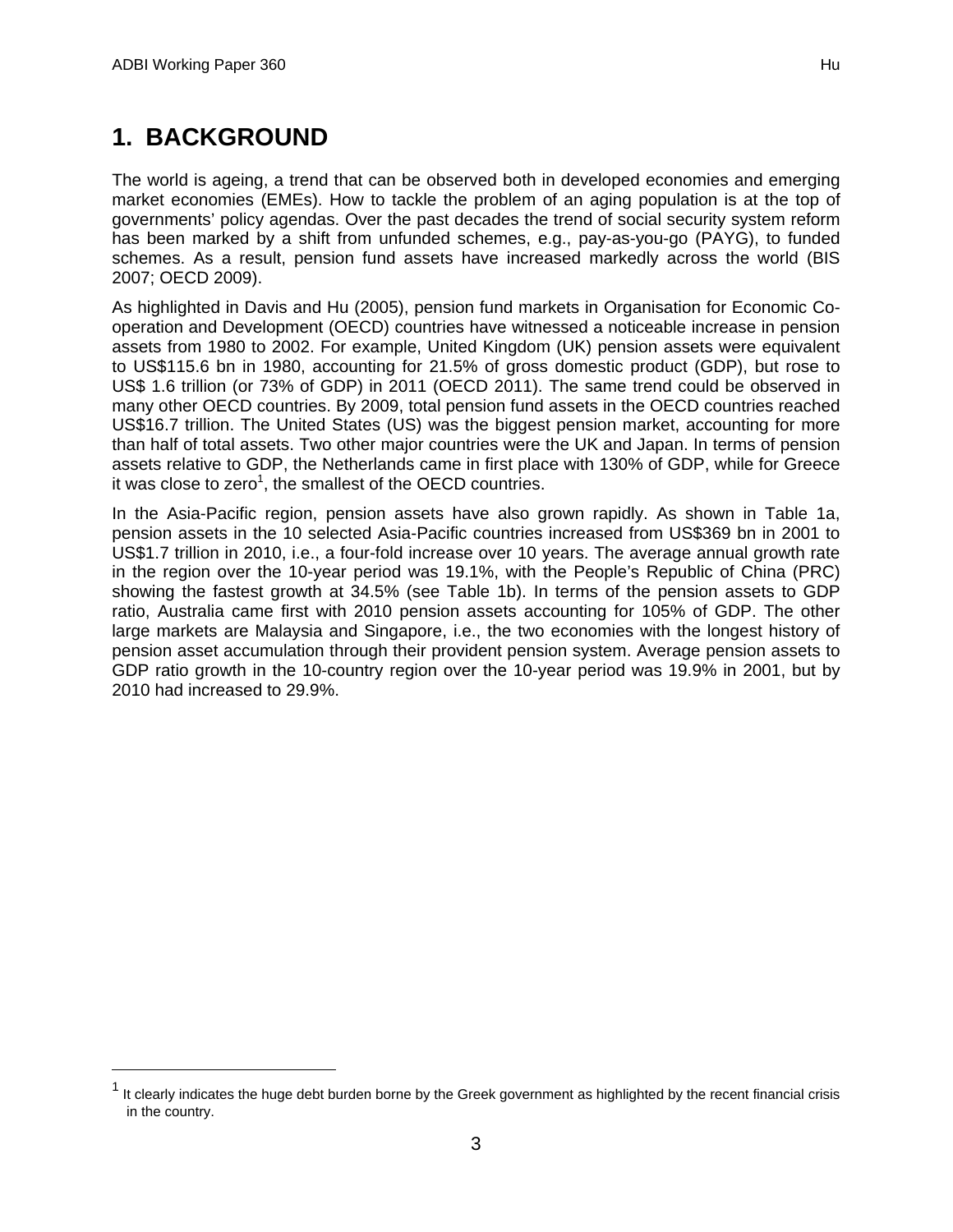|      | <b>AUS</b> | <b>CHN</b> | <b>HKG</b> | <b>KOR</b> | <b>IND</b> | <b>MLY</b> | <b>NZL</b> | <b>PAK</b> | <b>SGP</b> | <b>THL</b> | <b>Total</b> |
|------|------------|------------|------------|------------|------------|------------|------------|------------|------------|------------|--------------|
| 2001 | 185.581    | 3.050      | 4,618      | 58,792     | 618        | 48,570     | 11.954     | 773        | 51,471     | 3,573      | 369,001      |
| 2002 | 200.335    | 3,812      | 7.060      | 74.415     | 857        | 53,605     | 11,157     | 986        | 53,850     | 4.445      | 410,523      |
| 2003 | 271.430    | 4.765      | 11,482     | 94,410     | 1.278      | 58,476     | 10.140     | 1.200      | 59.431     | 5.747      | 518,359      |
| 2004 | 387,363    | 5.956      | 15,432     | 116,387    | 2,352      | 63,868     | 10,702     | 1,401      | 66,189     | 6,138      | 675,788      |
| 2005 | 487.569    | 8.298      | 19,462     | 152,326    | 3,825      | 70,030     | 11,324     | 1.613      | 71,971     | 7,135      | 833,553      |
| 2006 | 594.375    | 11.413     | 26,057     | 230,926    | 4.147      | 78,921     | 12,797     | 1.824      | 79.175     | 8.467      | 1,048,101    |
| 2007 | 825,001    | 19,980     | 33,941     | 267.475    | 5,314      | 92,193     | 12,589     | 2,172      | 90,629     | 10,880     | 1,360,175    |
| 2008 | 695.441    | 27,502     | 26,902     | 213,240    | 5,790      | 104,829    | 12,823     | 2,193      | 106.941    | 11.759     | 1,207,420    |
| 2009 | 787.733    | 36,962     | 39,845     | 217.416    | 5,993      | 113,108    | 14,736     | 2,229      | 114,680    | 12,508     | 1,345,210    |
| 2010 | 995,385    | 41,357     | 47,037     | 279,830    | 7,755      | 141,090    | 17,424     | 2,523      | 136,331    | 15,242     | 1,683,973    |

**Table 1a: Pension Assets in the 10 Selected Asia-Pacific Economies, in US\$ million** 

Note: see Section 3.1 for sources and country name.

## **Table 1b: Pension Assets Growth (Annual Growth Rate in %) in the 10 Selected Asia-Pacific Economies**

|         | <b>AUS</b> | <b>CHN</b> | <b>HKG</b> | <b>KOR</b> | <b>IND</b> | <b>MLY</b> | <b>NZL</b> | <b>PAK</b> | <b>SGP</b> | <b>THL</b> | <b>Total</b> |
|---------|------------|------------|------------|------------|------------|------------|------------|------------|------------|------------|--------------|
| 2002    | 8.0        | 25.0       | 52.9       | 26.6       | 38.7       | 10.4       | $-6.7$     | 27.5       | 4.6        | 24.4       | 11.3         |
| 2003    | 35.5       | 25.0       | 62.6       | 26.9       | 49.1       | 9.1        | $-9.1$     | 21.7       | 10.4       | 29.3       | 26.3         |
| 2004    | 42.7       | 25.0       | 34.4       | 23.3       | 84.0       | 9.2        | 5.5        | 16.7       | 11.4       | 6.8        | 30.4         |
| 2005    | 25.9       | 39.3       | 26.1       | 30.9       | 62.6       | 9.6        | 5.8        | 15.2       | 8.7        | 16.2       | 23.3         |
| 2006    | 21.9       | 37.5       | 33.9       | 51.6       | 8.4        | 12.7       | 13.0       | 13.1       | 10.0       | 18.7       | 25.7         |
| 2007    | 38.8       | 75.1       | 30.3       | 15.8       | 28.1       | 16.8       | $-1.6$     | 19.1       | 14.5       | 28.5       | 29.8         |
| 2008    | $-15.7$    | 37.6       | $-20.7$    | $-20.3$    | 9.0        | 13.7       | 1.9        | 0.9        | 18.0       | 8.1        | $-11.2$      |
| 2009    | 13.3       | 34.4       | 48.1       | 2.0        | 3.5        | 7.9        | 14.9       | 1.7        | 7.2        | 6.4        | 11.4         |
| 2010    | 26.4       | 11.9       | 18.1       | 28.7       | 29.4       | 24.7       | 18.2       | 13.2       | 18.9       | 21.9       | 25.2         |
| Average | 21.9       | 34.5       | 31.7       | 20.6       | 34.8       | 12.7       | 4.7        | 14.3       | 11.5       | 17.8       | 19.1         |

Note: see Section 3.1 for sources and country name.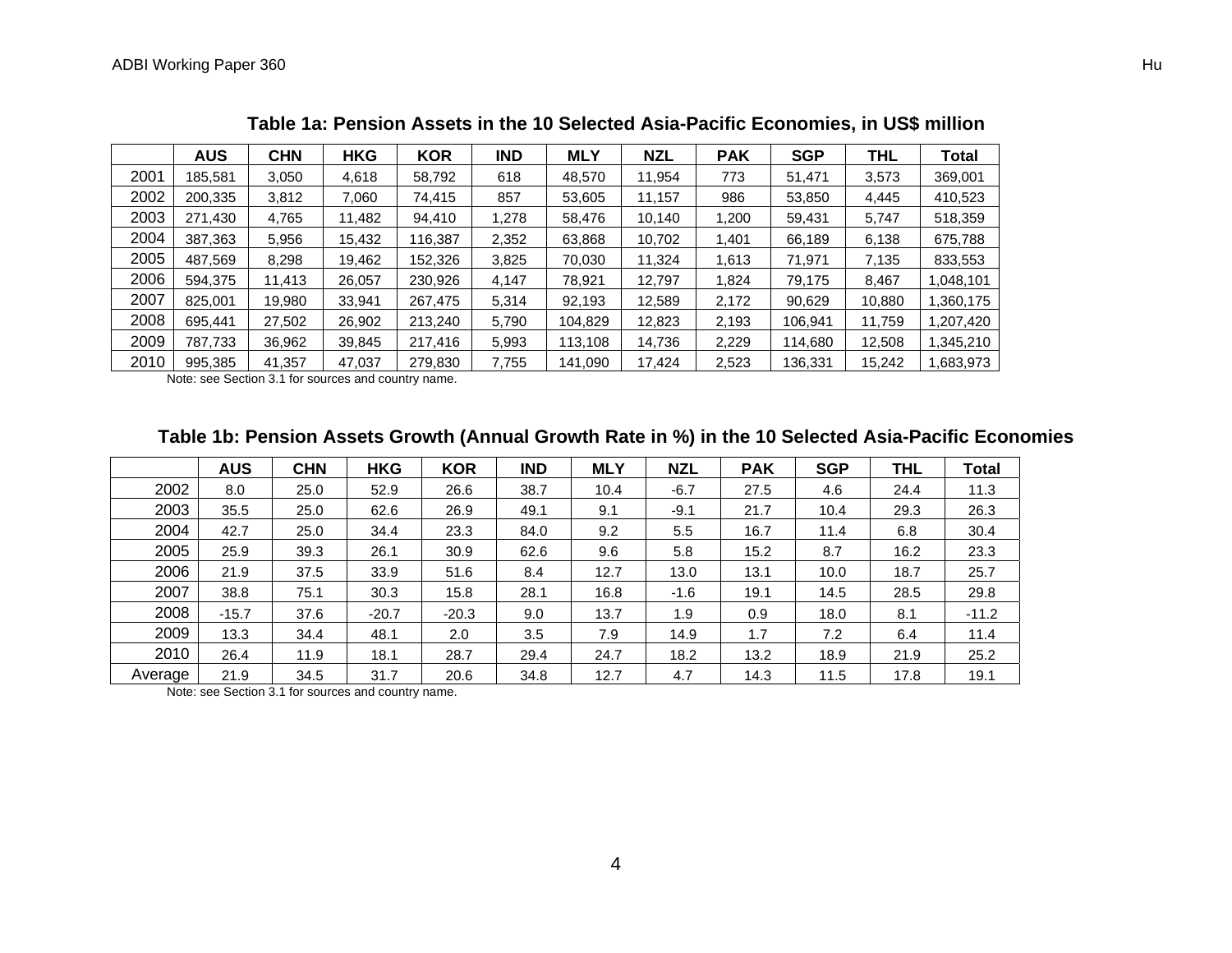|         | <b>AUS</b> | <b>CHN</b> | <b>HKG</b> | <b>KOR</b> | <b>IND</b> | <b>MLY</b> | <b>NZL</b> | <b>PAK</b> | <b>SGP</b> | <b>THL</b> | <b>Total</b> |
|---------|------------|------------|------------|------------|------------|------------|------------|------------|------------|------------|--------------|
| 2002    | 50.4       | 0.3        | 4.3        | 12.9       | 0.2        | 53.2       | 17.0       | 1.4        | 59.4       | 3.5        | 20.3         |
| 2003    | 57.9       | 0.3        | 7.2        | 14.7       | 0.2        | 53.1       | 11.7       | 1.4        | 63.7       | 4.0        | 21.4         |
| 2004    | 63.0       | 0.4        | 9.3        | 16.1       | 0.3        | 51.2       | 10.5       | 1.4        | 60.5       | 3.8        | 21.7         |
| 2005    | 70.0       | 0.4        | 10.9       | 18.0       | 0.5        | 50.8       | 10.2       | 1.5        | 58.3       | 4.0        | 22.5         |
| 2006    | 79.3       | 0.5        | 13.7       | 24.3       | 0.4        | 50.4       | 11.6       | 1.4        | 57.1       | 4.1        | 24.3         |
| 2007    | 96.3       | 0.7        | 16.4       | 25.5       | 0.4        | 49.4       | 9.1        | 1.5        | 53.9       | 4.4        | 25.8         |
| 2008    | 66.9       | 0.8        | 12.5       | 22.9       | 0.5        | 47.1       | 10.9       | 1.3        | 60.1       | 4.3        | 22.7         |
| 2009    | 85.2       | 0.8        | 19.0       | 26.1       | 0.4        | 58.6       | 11.6       | 1.4        | 60.8       | 4.7        | 26.9         |
| 2010    | 105.2      | 0.8        | 21.0       | 27.6       | 0.4        | 59.3       | 13.6       | 1.4        | 65.3       | 4.8        | 29.9         |
| Average | 72.3       | 0.5        | 11.7       | 20.0       | 0.4        | 52.5       | 12.9       | 1.4        | 59.6       | 4.1        | 23.5         |

#### **Table 1c: Pension Assets as % of GDP in the 10 Selected Asia-Pacific Economies**

Note: see Section 3.1 for sources and country name.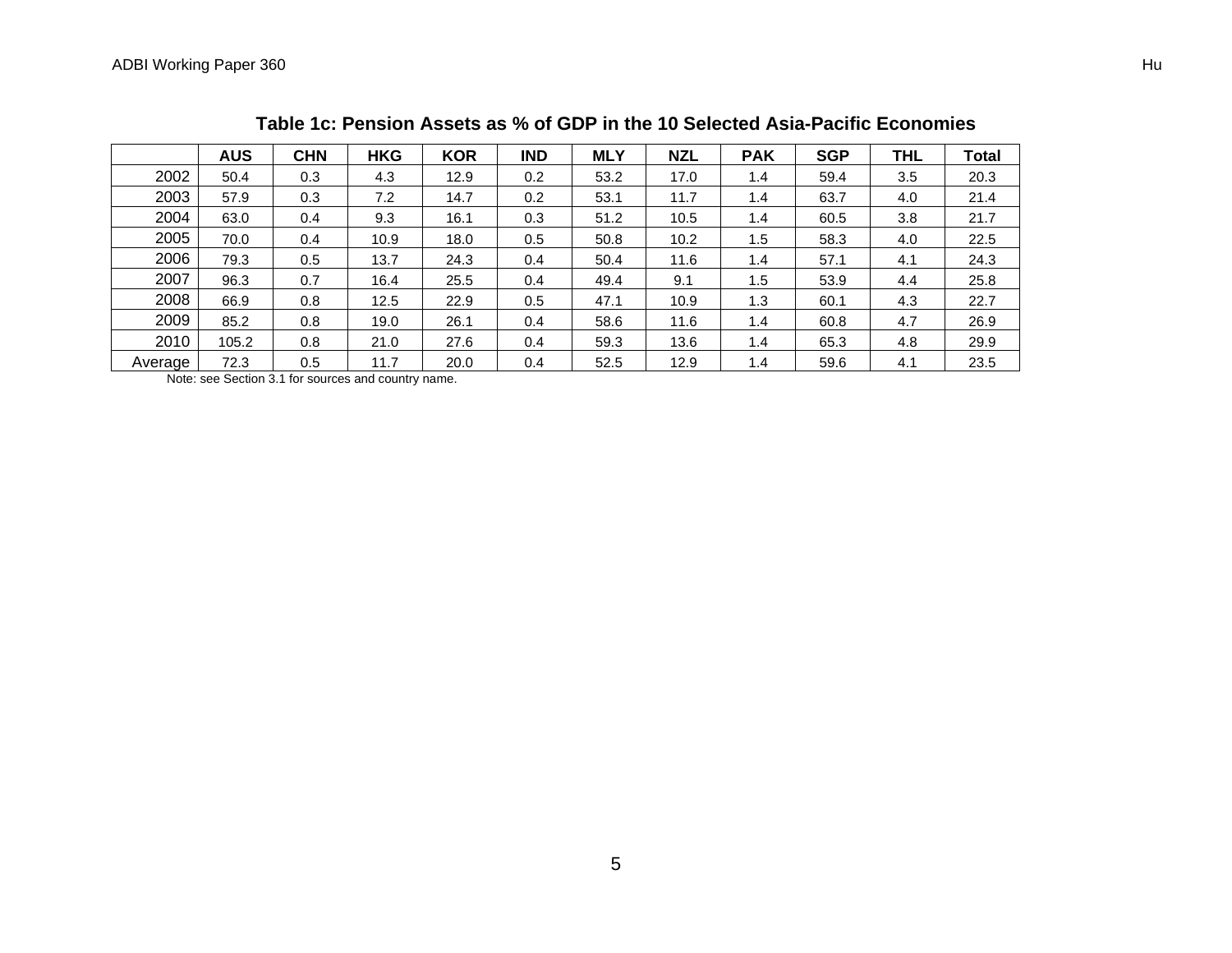Between 2007 and 2008 the pension market in the Asia-Pacific region shrunk significantly in terms of both absolute and relative indicators, largely due to the financial crisis in that period. For example, the mandatory provident fund in Hong Kong, China saw assets falling from US\$33 bn in 2007 to US\$26bn in 2008, a drop of nearly 21%. Similar declines could be seen in Australia and the Republic of Korea. But by 2010 the financial losses incurred during 2007– 2008 had been more than recovered, exceeding pre-crisis levels.

Pension funds are highly likely to continue their rapid expansion in the coming decades. A major question arising from such large volumes of assets across many countries is how and to what extent they will affect financial and capital markets. It is widely held that pension reforms which introduce elements of funding tend to have a positive impact on financial market development, as they improve the functioning of financial markets (Merton and Bodie 1995; Davis and Steil 2001). For example, the financial systems' function of managing uncertainty and controlling risk has been strengthened by pension fund growth, because pension fund managers as portfolio professionals have greater expert knowledge than individual investors. Academics, however, do not always share such this view. For example, Lakonishok et al. (1992) and De Long et al. (1990) argued that institutional investors, e.g., pension funds are engaged in positive feedback trading and/or "herding behavior", thus potentially destabilizing equity markets. They argue that institutions are positive feedback traders, meaning they buy when or before prices rise, and sell when or before prices fall, resulting in deviations of share prices from fundamental values. This effect is exaggerated by "herding behavior", meaning institutions have strong incentives to follow alongside the market sentiment or movements regardless of whether such investment decisions are rational and consistent with economic fundamentals.

Empirical research investigating the relationship between growth of pension assets and economic growth and financial development (Walker and Lefort 2002; Hu 2006a; Davis and Hu 2008) has so far failed to focus on Asian countries. This lack of research is surprising given the expected rapid growth of Asian pension assets over the coming decades, and the increasing role of Asia in the global economy.

Current empirical work relates mostly to either developed economies, e.g., OECD countries, or selected EMEs (Chan-Lau 2004), e.g., Chile. This focus means findings may not apply to developing economies. Developed and developing economies are at different stages of development so the impact of pension funds growth will differ. Diamond (1995), for example, suggests that, the contribution of funding to financial sectors is zero for OECD countries, although it is potentially relevant in transitional and developing economies, for example in Asia.

A further criticism shortcoming the existing literature is that work on pension reform often focuses on only one country and fails to make a distinction between short- and long-run effects. In this paper we seek to address this shortcoming by using a panel error correction model which considers long-term and short-term relationships. Panel analysis is statistically more accurate and considering a single reform in a single country dos not have statistical significance.

By using a larger dataset and consistent up-to-date methodologies, we identify the impact of pension funds on selected key transmission mechanisms from pension reform to financial development. Our main purpose is to ensure consistency and comparability of the results, and to ensure that the hypotheses of a link between pension funding and financial development can stand up to more rigorous testing.

The remainder of this paper is divided into three parts. Section 2, a review of the literature, presents the main findings from existing studies ("frontier of knowledge") and identifies its main shortcomings of existing literature. After presenting data and variables in Section 3 and econometric specifications in Section 4, empirical work is undertaken to investigate how and to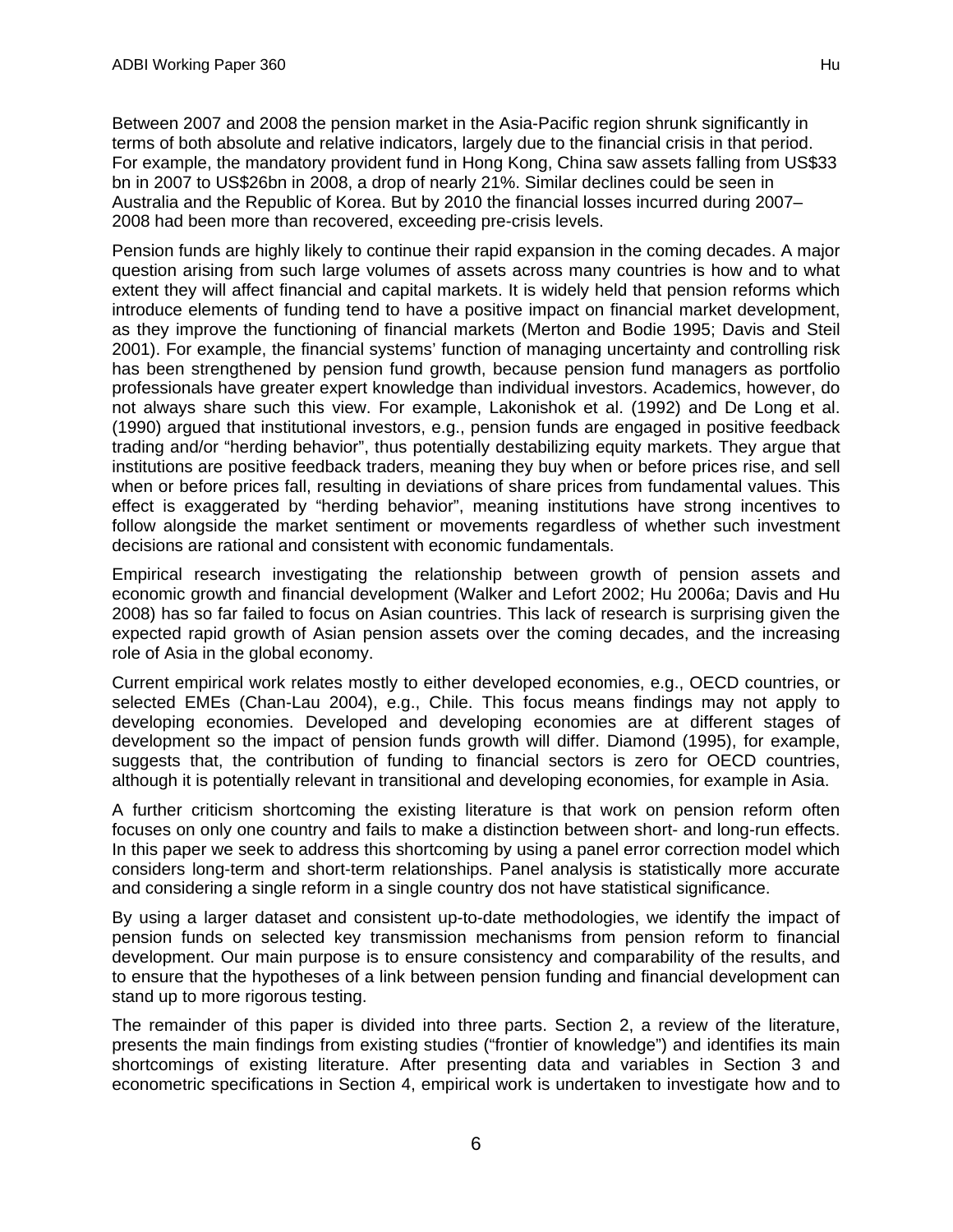what extent pension funds and financial development are linked together in Section 5. Section 6 concludes the paper and presents policy implications.

# **2. LITERATURE**

# **2.1 Pension funds and financial development**

Besides the question of whether pension reform boosts savings, one can view pension reform more broadly as aiding financial development, which may also stimulate economic growth. Extensive empirical work (e.g., Levine and Zervos 1998) has suggested that financial development aids growth, and in particular that equity market development has a positive effect on growth.

A quantitative impact of the development of pension funds on capital markets may arise mainly from differences in behavior from the personal sector. Pension funds in most cases hold a greater proportion of equities and bonds than households do. These differences can be explained partly by time horizons—for households these are relatively short, whereas for pension funds they are relatively long as they tend to hold portfolios with long-term assets yielding the highest returns. But given their size, pension funds also have a comparative advantage in compensating for risk by pooling and diversifying across assets with imperfectly correlated returns—an advantage linked also to lower transactions costs for large deals and their ability to invest in large indivisible assets such as property. Unlike banks, they tend to rely on public rather than private information when choosing investments and hence seek relatively liquid assets (i.e., securities rather than loans). Owing to economies of scale, specialization, links to investment banks. etc., the information available to pension funds tends to be superior to that of private individuals.

The implication is that, even if savings and wealth did not increase, a switch to pre-funding the future liabilities could increase the supply of long-term funds to capital markets. There may be increases in the supply of equities, long term corporate bonds and securitized debt instruments and a reduction in bank deposits, so long as individuals do not adjust the liquidity of their portfolios to fully offset effects of growth of pension funds, and so long as the macroeconomic environment favors long-term financing.

Catalan et al. (2000) sought to identify whether there is a Granger-causality relation between capital markets and contractual savings, which would reflect the above mechanism explaining the different behavior of households. They use two capital market indicators, stock market capitalization and stock market value traded across 26 countries, of which six are developing countries. They show that contractual savings institutions, e.g., pension funds, Granger-cause capital market development. The potential benefits of developing contractual saving sectors are, unsurprisingly, stronger for developing countries than for developed countries. Although they find a Granger causality relationship between contractual savings and the stock market, their estimation suffers from a low number of observations. For example, for the causality regression on Austria, they only have six observations, which is implausibly few. Therefore, their results need to be cross-checked by empirical work with more observations.

A more recent study by Meng and Pfau (2010) looked at the linkage between pension assets and capital market indicators across 32 countries. They found that, in general, pension assets have a positive impact on the stock market in terms of depth and liquidity. However, when the regressions are run by dividing the dataset into groups by level of financial development, the relationship is only statistically significant for those more developed countries.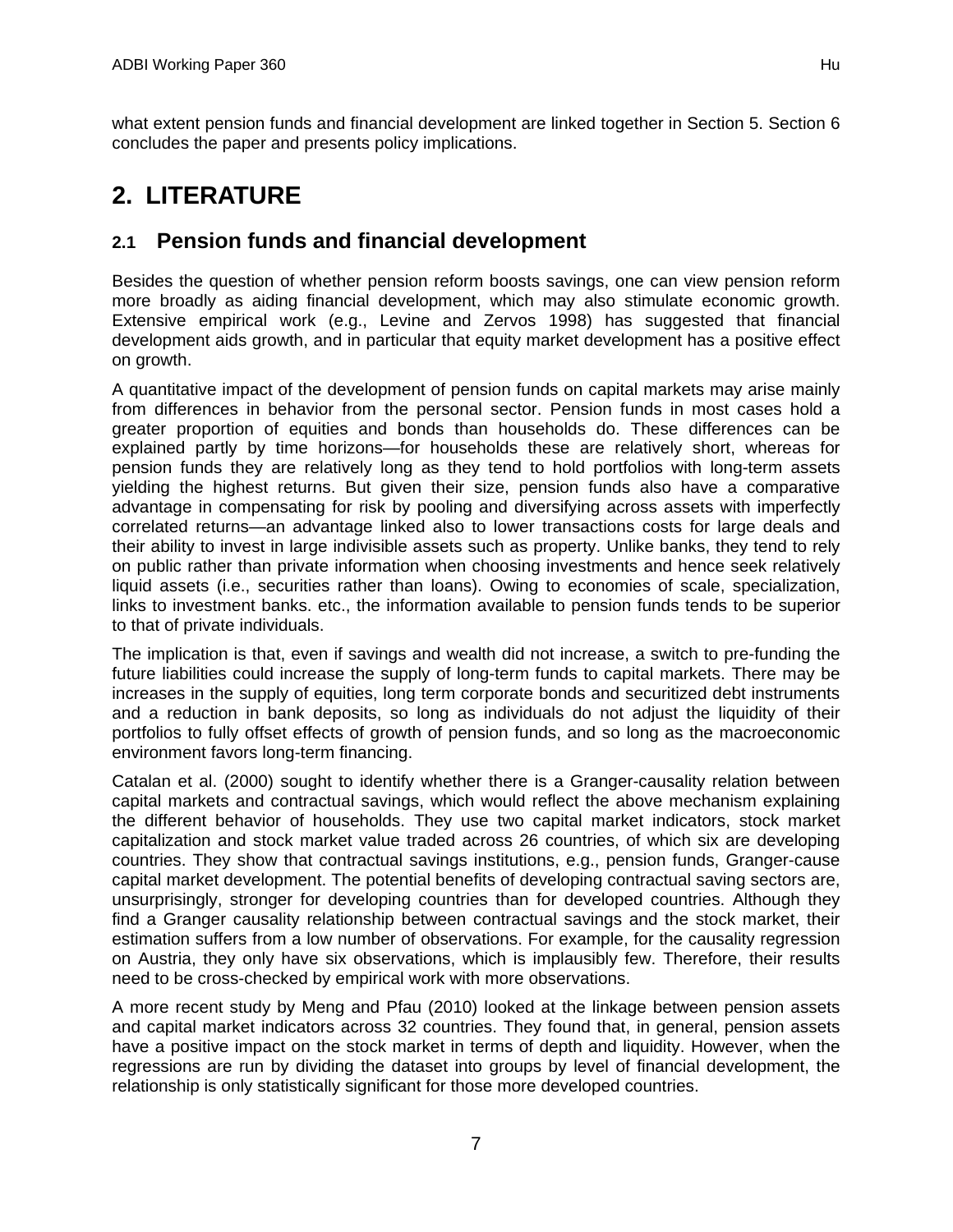There may also be impacts on prices; a panel study focusing on 33 EMEs by Walker and Lefort (2002) found that pension fund growth is accompanied by a decrease in dividend yield and an increase in the price to book ratio, implying a drop in the cost of capital. This result is robust when pension funds are proxied by four sets of variables, i.e., a) a dummy variable, b) the share of stocks in pension fund portfolios, c) the ratio of pension investment in stocks and private bonds to total market capitalization, and d) the ratio of pension fund assets to GDP. A more recent study (Hu 2006a) shows a positive effect of growth of pension assets on equity prices across OECD economies and EMEs. Hu (2006a) looked at the relationship for both the shortrun and the long-run. For example, it was found that a 1% increase in the pension assets to GDP ratio in OECD countries would result in an increase in equity prices of 0.3% in the shortrun and 0.1% in the long-run. Similar results are observed for EMEs, but the effect is stronger. One reason explaining this difference might be the smaller market size in EMEs, making it easier for pension funds to influence prices.

In terms of bond markets, in recent years governments have tried to attract foreign pension funds by modernizing the infrastructure of their public bond markets as well as facilitating private bond issuance. In a cross-country study, Impavido et al. (2003) found a positive relationship between contractual saving assets and bond market capitalization/GDP for 28 countries, whereby a 1% increase in the former leads to a 0.4% rise in the latter. They use the generalized method of moments (GMM) dynamic panel approach in their paper, which is an improvement on earlier studies by other authors. However, their study has some shortcomings. First, they use the value of aggregate outstanding public and private bond issuance to proxy bond market development, when the former is driven by government needs. Second, separate regressions on developed and developing countries ought to be conducted, in order to discern whether such impacts of contractual savings are identical across countries. Third, differences between the long-run and short-run effects might be a concern for policymakers.

Such overall shifts toward long-term assets should reduce the cost of and increase the availability of equity and long-term debt financing to companies, and hence should raise productive capital formation. Particularly, existing firms with small equity bases may be able to gain important competitive advantages from equity issuance in terms of growth potential, as well as reducing their risk of financial distress in case of an economic downturn. Economically efficient capital formation due to the ready availability of bond or equity financing could in turn raise output and grow "endogenously", independent of a change in savings (Holzmann 1997). Higher growth will feed back to savings. "Endogenous growth" effects of more efficient capital investment in labor productivity may be particularly strong in developing economies if a switch from pay-as-you-go to funding induces a shift of labor from the labor-intensive and low productivity "informal" sector to the capital-intensive and high productivity "formal" sector (Davis and Hu 2005).

Apart from inducing a shift to longer-term assets, funding also increases international portfolio investment, if the latter is permitted. On the one hand, international investment may be seen as a loss of potential in terms of developing domestic capital markets. On the other hand, by generating inflows of profits, interest, and dividends, offshore asset holdings could actually contribute to greater stability of national income (Fontaine 1997). This may in turn benefit growth, since fixed investment responds negatively to uncertainty. Meanwhile, pension funds could achieve a higher return for a given risk when invested globally compared with purely domestic investment, as found by Hu (2006b).

Apart from such quantitative effects, the development of pension funds is also likely to trigger qualitative developments in financial markets, which may benefit growth through more efficient resource allocation. Such qualitative developments are in general subject to positive externalities as, once instituted, other investors may also benefit from them. Apart from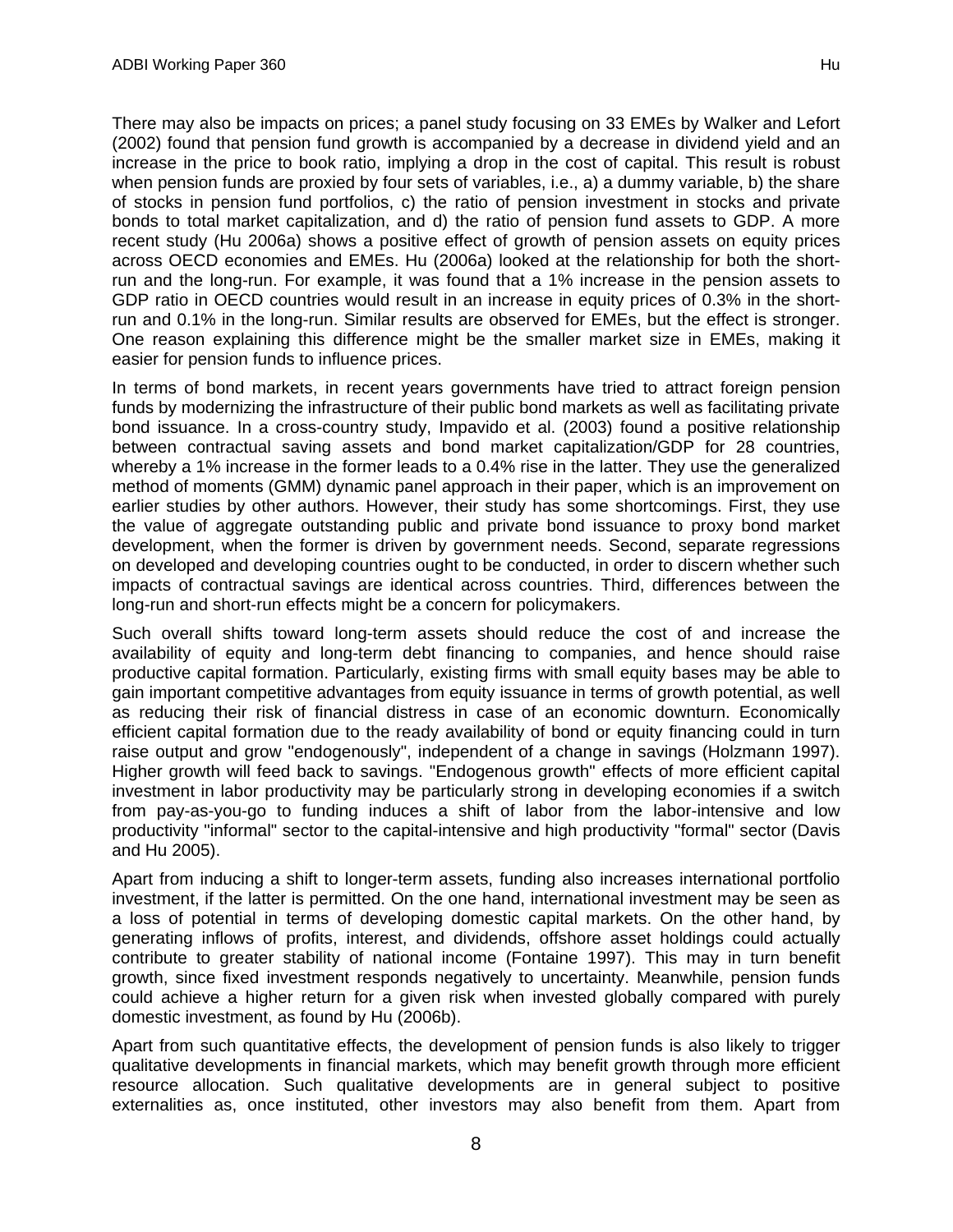corporate governance, the effects of pension asset growth on qualitative developments are not easily validated by means of direct econometric analysis, but may be part of the transmission, e.g., of pension asset growth to financial development and economic growth. One qualitative improvement is financial innovation, which in the early stage of financial development may include development of equity markets, junior markets, as well as markets for corporate bonds, securitization, certificate of deposits (CDs), derivative markets, and indexed instruments. In OECD countries, pension funds' need for hedging against shortfalls of assets against liabilities has led to the development of a number of recent financial innovations such as zero coupon bonds, index futures, and a longevity index. Similarly, "immunization strategies" and the development of indexation strategies by and for pension funds have increased demand for futures and options.

Modernization of the infrastructure of securities markets, as required by pension funds, should entail improved clearing and settlement on the one hand, and provide more sensitive price information, on the other, thus improving resource allocation. This may help to reduce the cost or increase the availability of capital market funds, thus aiding industrial development and growth per se, as well as facilitating privatizations. In developing countries, the influence of pension funds may be seen in terms of the development of the overall market infrastructure (such as trading and settlement systems) and greater liquidity. In OECD countries, given their focus on liquidity and lesser emphasis on investor protection, pension funds offer benefits to wholesale equity markets, as opposed to heavily regulated retail markets. They are footloose in their trading, thus making the business of trading "contestable" rather than monopolistic, facilitating its concentration. Increased pension-funding would raise the proportion of "wholesale" trading activity willing to translocate. It would also put pressure on cartels in bond issuance and on price fixing in equity trading.

With pension funds pressing for improvements in the "architecture of allocative mechanisms", important indirect benefits may include better accounting, auditing, brokerage, and information disclosure. The development of modern banking and insurance supervision, new securities and corporate laws, junior equity markets and credit rating agencies will also be stimulated. Such improvements are crucial for financial development and growth more generally.

Development of equity markets and them being dominated by pension funds would have implications not just for companies' balance sheet structure—with potentially lower debt-equity ratios—but also for corporate governance, resulting in a greater degree of corporate control by capital markets in general and pension funds in particular. In this context, the "corporate governance movement" in OECD countries reflects dissatisfaction among pension funds with the costs involved in the merger and acquisition (M&A) transactions, and their preference for direct influence as equity holders over incumbent management (Clark and Hebb 2002). It also links to indexation by large funds, which seek to improve the performance of firms they have to hold, as well as more generally where pension funds are very large and cannot readily sell their participations without significant market movements against them<sup>2</sup>. In practice, however, the scope of "direct influence" is limited in most EMEs.

There is a growing literature on the impact of pension funds' corporate governance initiatives on performance, albeit mainly focusing on the effects on share prices per se (rather than underlying efficiency or productivity). Positive results may be favorable to economic growth via efficiency gains. For example, on the positive side, Wahal (1996), in a sample of 43 cases, found that efforts by institutional investors to promote organizational change via negotiation with

 $^2$  It refers to cases where a pension fund holds a large share of a publicly listed company. If the pension fund decides to sell a large amount of the shares in the market, which normally would lead to a big drop in the share price, the total value of the shares held by the pension fund may drop significantly.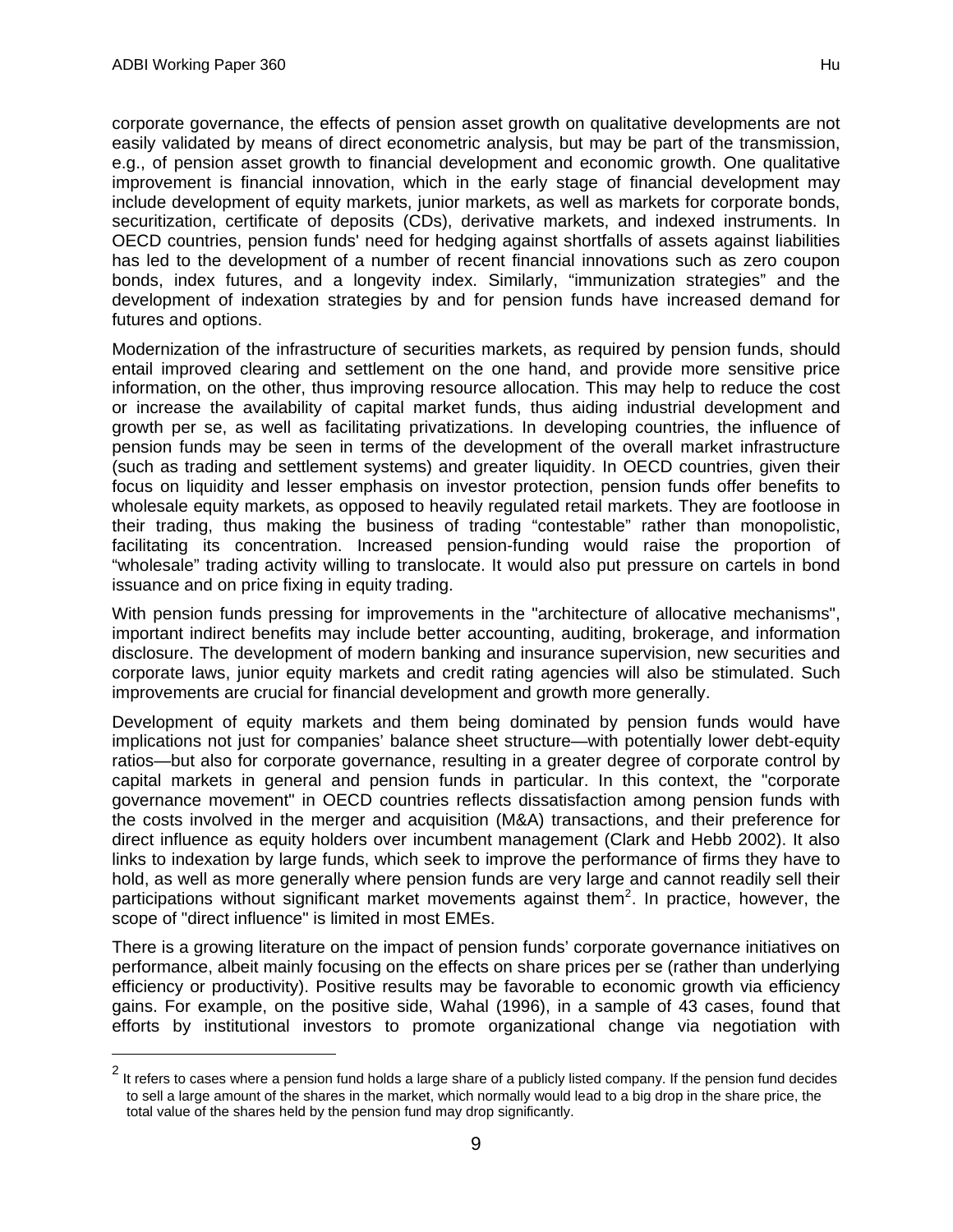management (as opposed to proxy proposals) are associated with gains in share prices. On the negative side, Del Guercio and Hawkins (1999) found no evidence that activism had a significant effect on stock returns over the three years following the proposals. Evidence from outside the US on the effectiveness of corporate governance initiatives is sparse, but Faccio and Lasfer (2000) show that the monitoring role of UK pension funds is concentrated among mature and low-performing firms. Furthermore, in the long run, the firms in which pension funds have large stakes markedly improve their stock returns.

All of these studies are based on micro evidence and hence only indirectly bear on the issue of whether pension funding affects growth at a macro level. Davis (2004) undertook macro work based on the share of equities held by pension funds and life insurers in national markets. The results, he argued, are complementary to micro work if the view is taken that the effects of takeovers, institutional activism, etc. are not just apparent in the performance of targeted firms but also in the wider economy. This may plausibly be the case if managers of "unaffected" firms nonetheless change their behavior in response to the threat of such action. Davis found results consistent with a disciplining role of institutions in the Anglo Saxon countries, particularly life insurers and pension funds. They exert restraint of investment, and lead to a boost in dividends and Total Factor Productivity. The trend for corporate use of equity to rise, for equity shares of institutions to increase, and for traditional corporate governance structures to break down in continental Europe and Japan, suggests these results could hold there in the future, as well as in EMEs.

More recent research (Davis and Hu 2008) provides similar results to Davis (2004). In their paper, Davis and Hu (2008) employed a modified Cobb-Douglas production model with pension assets as a shift factor. After experimenting with a range of different econometric specifications, as well as a large dataset covering 38 countries, they found that the pension assets to GDP ratio affects output per head, both significantly and statistically. Such effects are consistently larger for EMEs than for OECD countries, thus indicating the catch-up effects relating to economic development.

## **2.2 Potential costs of pension fund growth for financial markets**

An aspect that could weaken the growth-benefits of funding is if pension funds reduce liquidity and raise price volatility in securities markets. In normal times, pension funds, being willing to trade and having good information and facing low transactions costs, should tend to speed the adjustment of prices to fundamentals. Such market sensitivity generates an efficient allocation of funds, and acts as a useful discipline on lax macroeconomic policies. Furthermore, the liquidity that institutional activity generates may dampen volatility, as is suggested by lower average share price volatility in countries with large institutional sectors. Evidence on average day-to-day asset price fluctuations shows no tendency for such volatility to increase (Davis and Steil 2001).

Consistent with this, Walker and Lefort (2002) found that pension fund growth reduces security price volatility for 33 EMEs. This negative link between pension funds and market volatility might be justified by the large investors' ability to access more information, thus restraining prices from deviating too far away from fundamentals. In contrast, Hu (2006) found results supporting a positive linkage between growth of pension assets and equity price volatility in both the short run and the long run. His dataset covers 24 countries, i.e., 16 OECD countries and 8 EMEs, with the longest observation period from 1960 to 2004. Furthermore, the results are consistent across different sub-groups, namely separately on OECD countries and EMEs.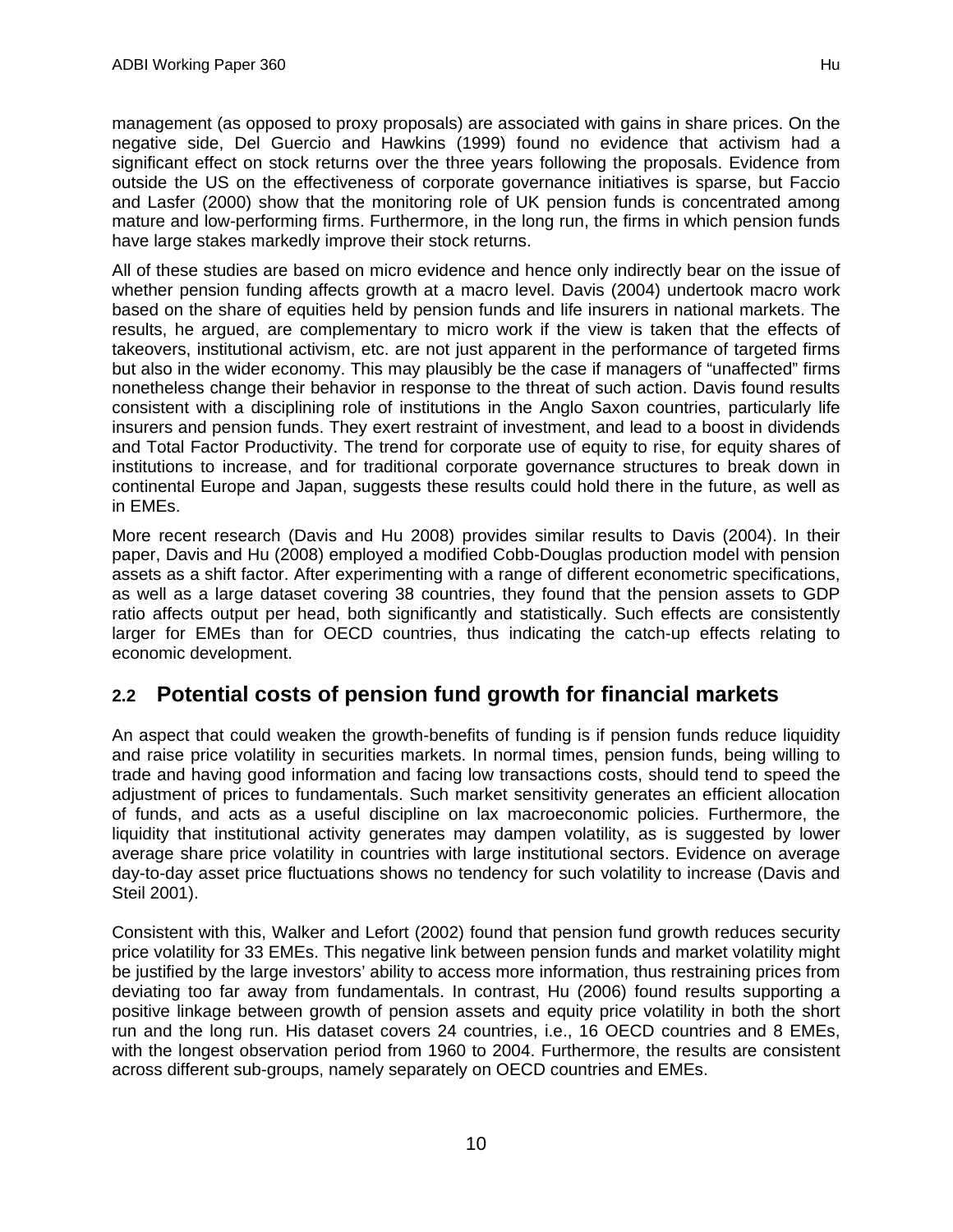An earlier study by Davis (2004), using a dataset covering both pension and life insurance assets across G-7 countries, showed a positive link between equity price volatility and share of equity held by pension funds and life insurance across both Anglo-Saxon countries and continental European countries and Japan (CEJ). He notes, however, that such a link might reflect a shift in sectoral holdings of equities rather than institutional holdings per se.

Besides these average patterns, periodically some unfamiliar systemic risks may arise in financial systems dominated by pension funds and other institutional investors, about which regulators need to learn, and which will not be captured by econometric assessments depicting long-term average behavior (Davis and Steil 2001). One is extreme price volatility after a shift in expectations and asset allocations (such as the 1987 stock market crash and the 1992 European Exchange Rate Mechanism (ERM) crisis). Another is a protracted collapse of market liquidity and issuance after similar portfolio shifts (as for Russia/ Long-Term Capital Management (LTCM) in 1998). Such periodic market-crisis events were characterized, inter alia, by features such as heavy involvement of pension funds in both buying and selling waves, international investment, and signs of overreaction to the fundamentals and excessive optimism prior to the crisis. Underlying factors appear to be influences on fund managers that induce herding behavior. In countries such as Chile, "herding" may also be stimulated by regulations which require pension funds to obtain similar returns.

Banking is widely seen as essential to growth (Beck and Levine 2004). By leading to disintermediation, growth of pension funds is likely to entail increased competition for the banking sector, as funds that used to be deposited in banks go to capital markets via pension funds. Effects can also be positive. Davis and Tuori (2000) suggest that banks across OECD countries have increased their fee-earning ability, following financial deregulation and competition from other institutions (including pension funds). They have benefited from growth of pension funds, e.g., by offering asset management services. For example, the ratio of noninterest income/asset increased from 0.9% in 1984–1987 to 1.0% in 1992–1995 for European Union (EU) countries, while the corresponding figures for the US were 1.3% and 2.1%. Such competition may lead to heightened efficiency of banks, thus aiding economic development. Consistent with this, Impavido et al. (2001a) show that contractual savings in developed and developing countries on aggregate have a positive effect on bank profitability and a negative effect on net interest margins. Another paper by the same authors (2001b) looks at the linkage between contractual savings and firms' financing choices, and they found that growth of contractual savings decreases firm's leverage (debt/equity) in market-based economies, and increases maturity of debts in bank-based economies; both of the above effects are beneficial to the firms and banks which lend to them, since firms' resilience to outside shocks is enhanced given the improved financing structure.

Disintermediation, however, may also help to generate banking problems; the lessons of history from OECD countries suggest a need for vigilance, particularly if disintermediation coincides with deregulation and hence heightened competition within the banking sector. This is because disintermediation historically led to increased risk-taking via aggressive balance sheet expansion (e.g., by lending to property developers) with risk premiums which in retrospect proved to be inadequate.

Hence, whereas existing empirical work shows that institutionalization, i.e., the growth of institutional investors, affects the banking industry positively on balance, existing econometric studies remain open to further questions. In particular, is the impact of institutional investors on the banking industry homogeneous across all countries? In addition, what are the long run and short run effects and are they the same?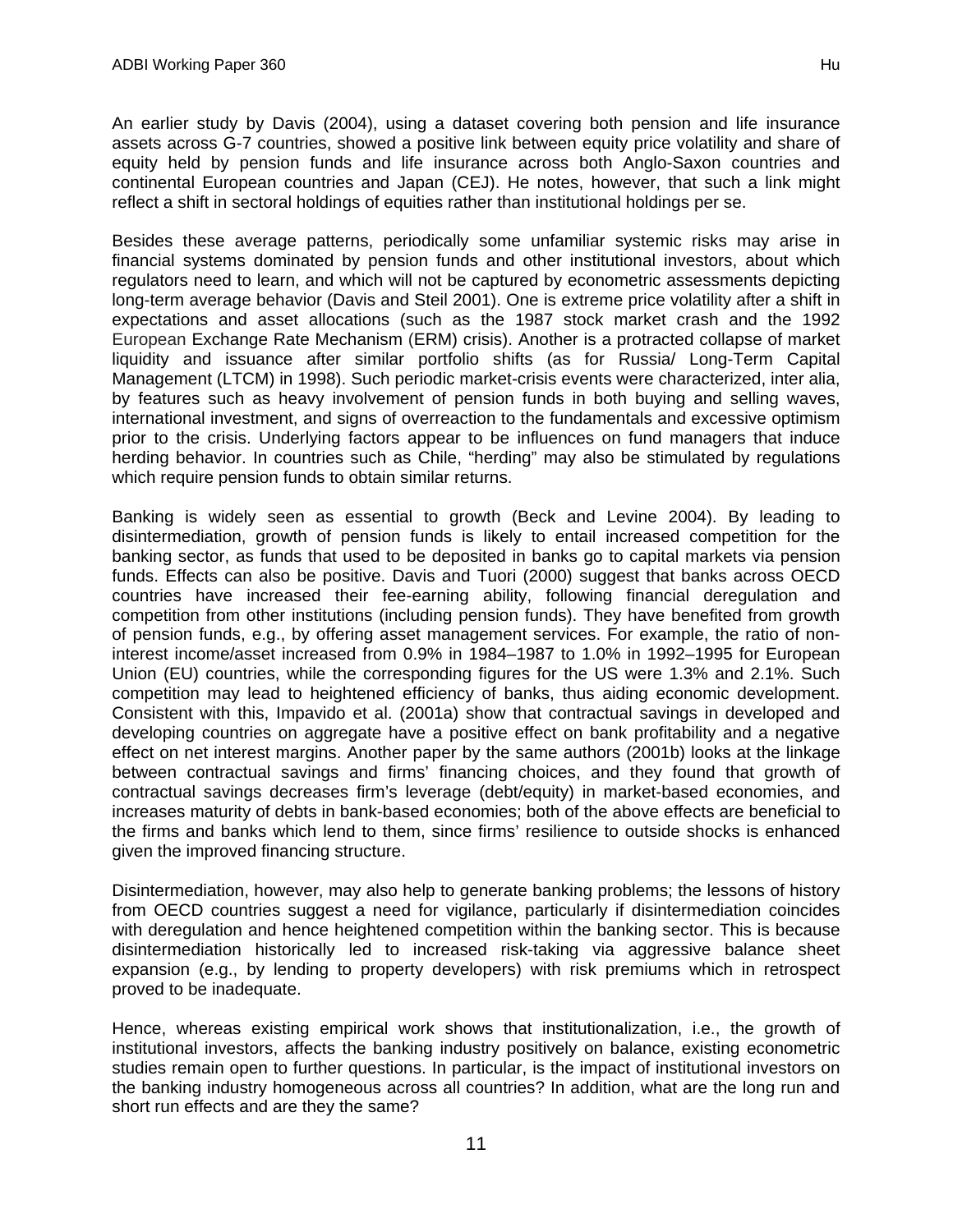In this context, a relative shift of financing from banks to pension funds could be of concern, even if it does not generate banking crises, because there is evidence that pension funds are reticent in investing equity in small firms, despite the fact that small firms' potential for innovation, growth, and job creation is widely seen as crucial for economic growth<sup>3</sup>. For example, Sias (1996) shows that institutional holding of the largest US firms is over 47% on average over 1977–91, and for the smallest only 8%. The consequence of the neglect of small firms by pension funds (assuming individual investors do not fill the gap) may be biases in the economy towards sectors with larger firms (for even if small firms can obtain bank loan finance, growth potential via debt is likely to be more restricted than with equity in addition). This may be contrary to the comparative advantage of the economy as a whole. It suggests a need for venture capital funds, junior equity markets, and appropriate pension fund regulation, as well as an ongoing role for banks. Interestingly, it has been observed that partly due to pressure to increase returns and reduce risk, pension funds have been paying increasing attention to and even invested in alternative investment vehicles, e.g., private equity—which has closer link with SMEs.

As is the case for excess volatility as outlined above, regular performance evaluation of pension fund managers by trustees is said to underpin the short-termist hypothesis, (entailing undervaluation of firms with good earnings prospects and willingness of funds to sell shares in takeover battles). This in turn is held to discourage long-term investment or research and development (R&D) as opposed to distribution of dividends, which would imply a suboptimal transfer and allocation of resources.

# **3. DATA**

## **3.1 Data and variables**

In this paper, we use macro-economic and financial data across a selection of 10 Asian and Pacific economies, namely, Australia; the PRC; Hong Kong, China; India; the Republic of Korea; Malaysia; New Zealand; Pakistan; Singapore; and Thailand.

### **3.1.1 Pension fund assets**

Pensions is a generalized term, and could refer to social security funds, occupational pensions (mandatory and voluntary), individual pensions, among others, while in many existing papers such differences are ignored. In order to ensure consistency—which is important for a crosscountry study—we define pensions in our paper as occupational pensions, namely employmentbased pensions. We collect the following pension data for each of the 10 economies:

Australia (AUS): Superannuation

The PRC (CHN): Enterprise annuity

Hong Kong, China (HKG): Mandatory provident fund

The Republic of Korea (KOR): National pension service

 $^3$  This tendency may link to illiquidity or lack of marketability of shares, levels of risk that may be difficult to diversify away, difficulty and costs of researching firms without track records and limits on the proportion of a firm's equity that may be held. The development and improvement of stock markets for small company shares is one initiative that may make such holdings more attractive to pension funds.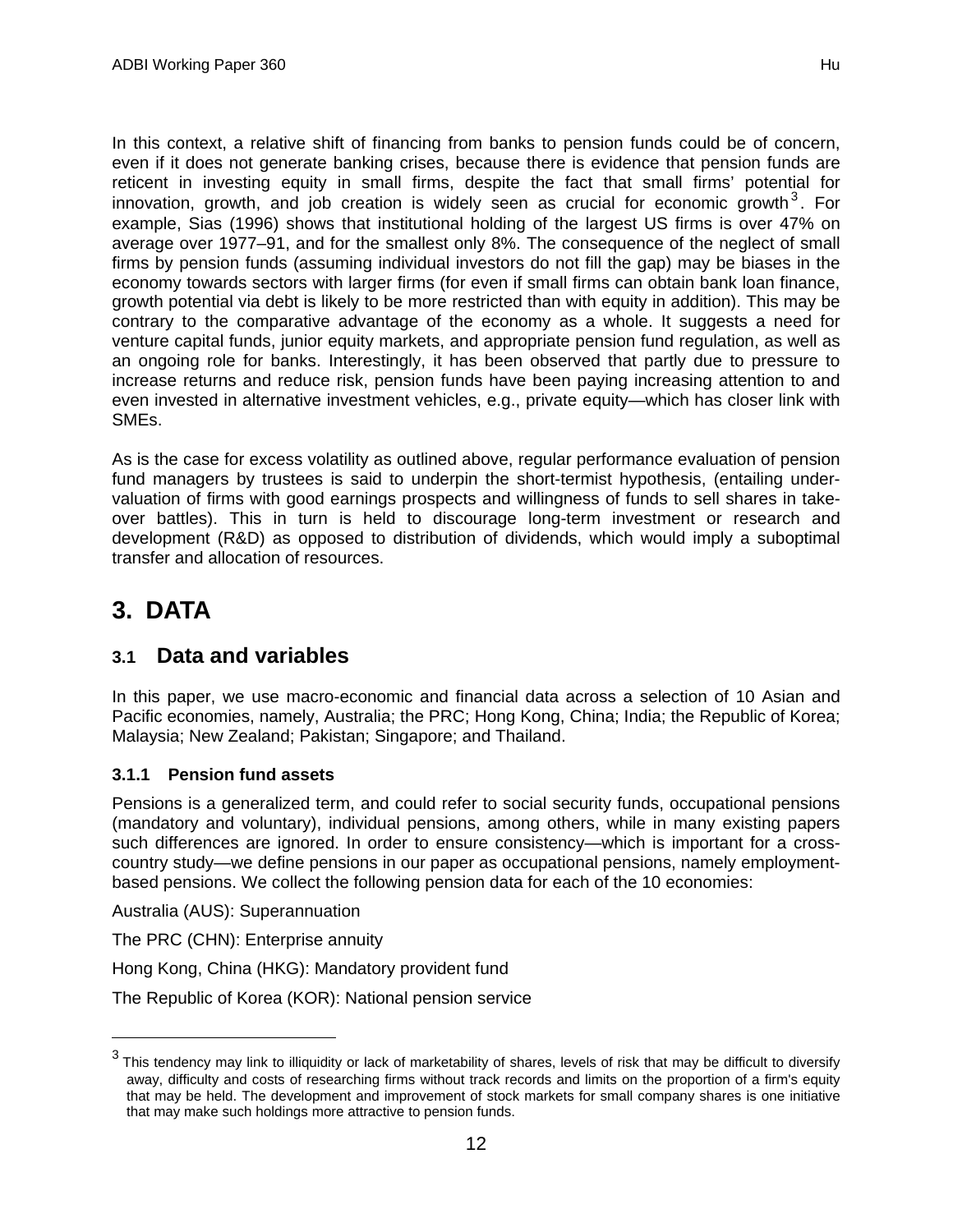India (IND): Employees' provident fund

Malaysia (MLY): Employee provident fund

New Zealand (NZL): Kiwi saver fund

Pakistan (PAK): EOBI fund

Singapore (SGP): Central provident fund

Thailand (THL): government pension fund

Our pension variable in the regression is the pension assets/GDP ratio, and all pension fund assets data are collected from the official websites and the OECD Global Pension Statistics. GDP data for each country is collected from the World Development Database (World Bank 2009).

### **3.1.2 Other data**

The empirical work looks at the impact of pension fund assets on financial and capital markets in three areas—the banking industry, the stock market, and the bond market.

Regarding the banking industry, we use two indicators to measure the size and efficiency of the industry, respectively. One is DBACBA, i.e., deposit money bank assets relative to the sum of deposit money bank assets and central bank assets. This ratio measures the extent to which deposit money banks play a role in the financial system; normally the higher the DBACBA ratio, the more developed the banking industry. The other one is NETINTMARGIN, i.e., a bank's interest revenue as a share of its interest bearing assets. Banks with a low net interest margin are under greater pressure to look for other income sources, the underlying logic of which is to find out whether pension fund growth implies a decline in the bank's profits generated from traditional interest revenue due to competition from pension funds.

Concerning the stock market, we employ stock market capitalization to GDP (STKCAP), stock market total value traded to GDP (STKTRD), and stock market turnover (STKTNV), which are the most commonly used stock market indicators (Levine and Zervos 1998). In this way, three different aspects of the stock market, i.e., size, efficiency, and activity can be examined. Previous work only focused on one aspect of the stock market; e.g., Walker and Lefort (2002) investigated the impact of pension assets on total value traded, while Catalan et al. (2000) focused on market capitalization and total value traded.

Regarding the bond market, public bond market capitalization to GDP (PUBBND) and private bond market capitalization to GDP (PRIBND) are employed. Most attention should, however, be focused on estimation results of the private bond market. This is because public bond issuance will often increase "automatically" following pension reform towards funded systems if the government chooses debt financing to make up the implicit pension debt (Holzmann et al. 2004).

Regarding other explanatory variables in this empirical work, a number of control indicators are employed as shown in Table 2a. If these were omitted, any effect of pension funds we detect would be subject to omitted variable bias. The inflation rate (INFL) and real interest rate (INT) are used to proxy macro-economic conditions. INFL is measured by the annual percentage change in the consumer price index, while the real interest rate is the nominal interest rate minus the corresponding inflation rate. In addition, one indicator (i.e., GDP) is used to proxy economic growth. Lastly, two indicators are used to take into account the financial development, i.e., LLGDP (liquid liabilities as % of GDP), and PCRDBGDP (private credit provided by deposit money bank as % of GDP).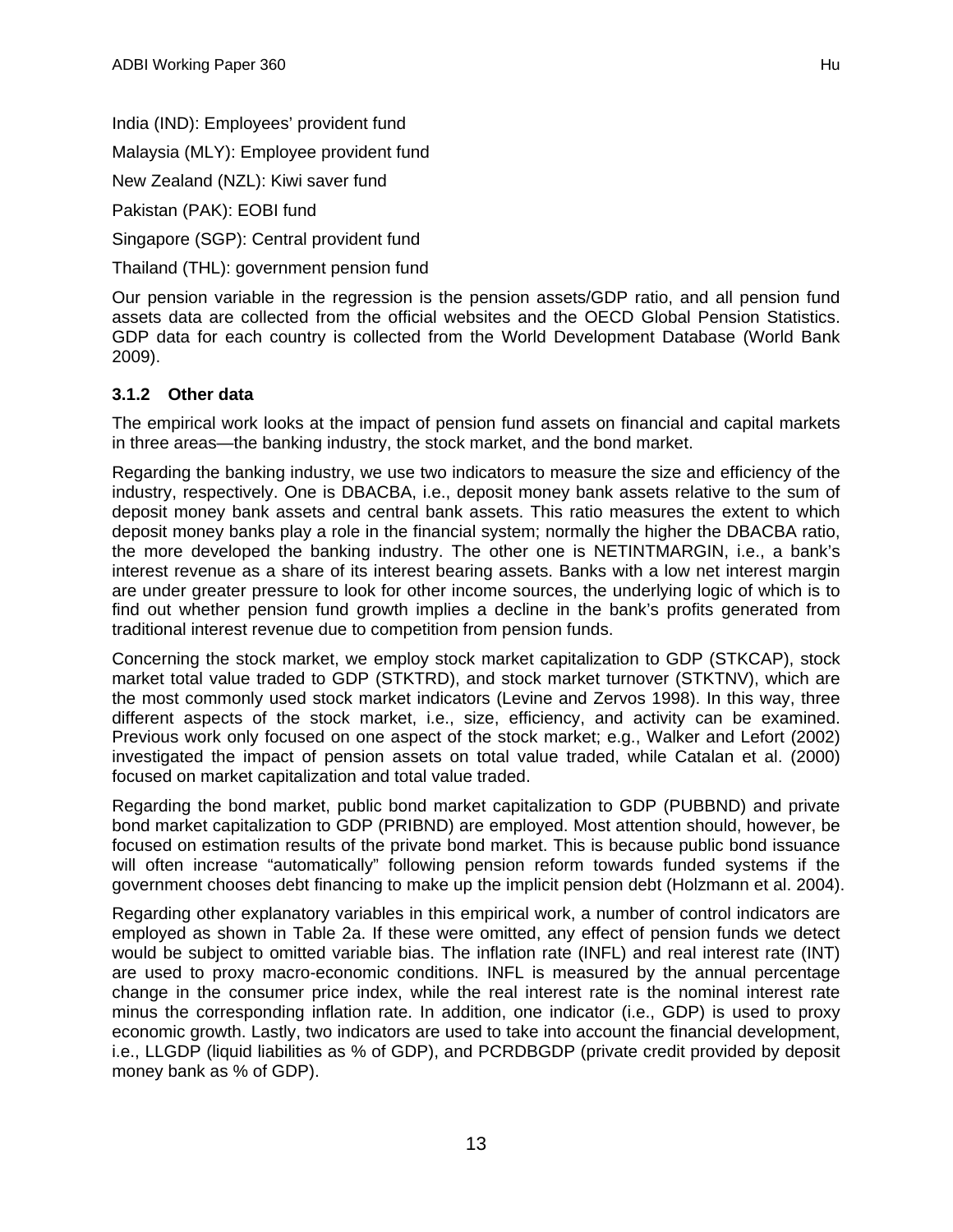| Group                | Variable        | <b>Definition</b>                                                                               | <b>Source</b>          |
|----------------------|-----------------|-------------------------------------------------------------------------------------------------|------------------------|
| Pension assets       | PFAGDP          | pension fund assets/GDP, %                                                                      | Various                |
| The banking industry | <b>DBACBA</b>   | Deposit money bank assets as % of the sum of deposit money and central<br>bank assets           | WDI (2011); BDL (2010) |
|                      | NETINTMARGIN    | a bank's interest revenue as a share of its interest bearing assets                             | WDI (2011); BDL (2010) |
| Stock market         | <b>STKCAP</b>   | Stock market capitalization to GDP                                                              | WDI (2011); BDL (2010) |
|                      | <b>STKTNV</b>   | Stock market turnover ratio                                                                     | WDI (2011); BDL (2010) |
|                      | <b>STKTRD</b>   | Stock market total value traded to GDP                                                          | WDI (2011); BDL (2010) |
| Bond market          | <b>PRIBND</b>   | Private domestic debt securities issued by financial institutions and<br>corporations, % of GDP | WDI (2011); BDL (2010) |
|                      | <b>PUBBND</b>   | Public domestic debt securities issued by government, % of GDP                                  | WDI (2011); BDL (2010) |
| Other                | <b>PCDDBGDP</b> | Private credit provided by deposit money bank as % of GDP                                       | WDI (2011); BDL (2010) |
|                      | <b>LGDP</b>     | Liquid liabilities as % of GDP                                                                  | WDI (2011); BDL (2010) |
|                      | INFL            | Inflation, consumer price index (%),                                                            | WDI (2011); BDL (2010) |
|                      | INT             | Real interest rate (%)                                                                          | WDI (2011); BDL (2010) |
|                      | <b>GDP</b>      | <b>GDP</b>                                                                                      | WDI (2011); BDL (2010) |

## **Table 2a: Variable Summary, Definition, Sources, and Observation Period**

Sources: Pension data: various sources, mainly national official sources and the OECD Global Pension Statistics. All other data are from WDI (World Development Indicators database 2011) and BDL (Financial Structure database; Beck, Demirguc-Kunt and Levine 2010).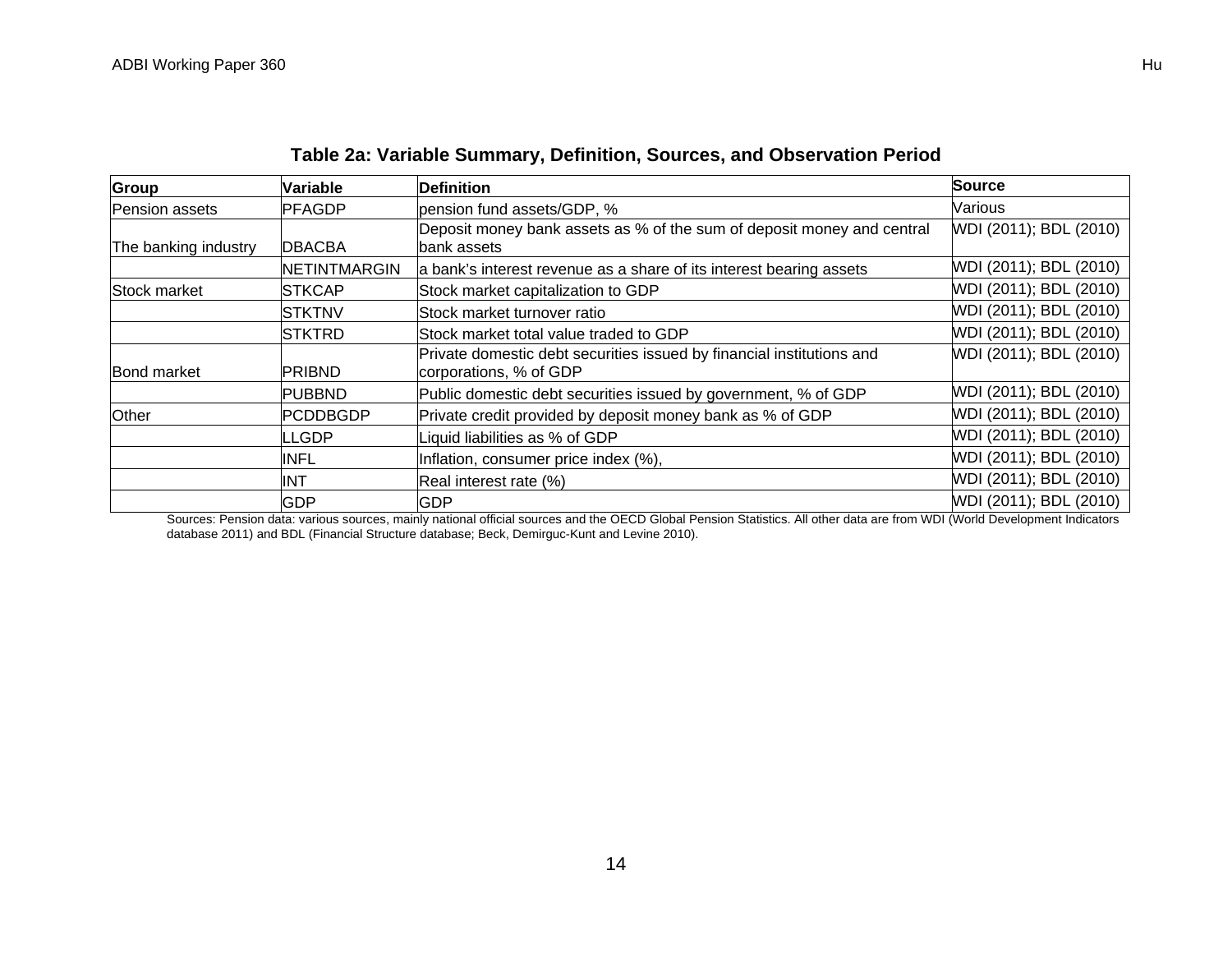Most of the macro-data above is obtained from the Financial Structure database (Beck, Bemirguc-Kunt, and Levine 2010) and World Development Indicators (2009).

#### **3.1.3 Panel unit root test**

Before proceeding with any type of formal panel regression analysis, as highlighted in studies of financial development and economic growth (e.g., Beck and Levine 2004), we need to examine the data's stationarity.

There are a number of ways to test panel data's stationarity (Maddala and Wu 1999; Baltagi 2001). Two methods are commonly quoted and used in the literature, i.e., one designed by Levin, Lin, and Chu (2002) (hereafter LLC), and the other by Im, Pesaran, and Shin (2003) (hereafter IPS).

Consider the following model

$$
y_{i,t} = \rho_i y_{i,t-1} + X_{i,t} \delta_i + \varepsilon_{i,t} \quad i = 1,...N : t = 1,...T
$$
 (1)

where y is the variable of interest; X is the vector of exogenous variables, including fixed effects and/or a time trend, or simply a constant, based on the modelers' assumptions.  $\varepsilon_{i,t}$  are

i.i.d.  $(0, \sigma^2)$ . As customary, t proxies time, while i proxies country.

The principal difference between LLC and IPS is the assumption made on  $\rho_i$ . LLC proposes that  $\rho = \rho$ , implying the coefficient on the lagged dependent variable in Equation 1 is the same across countries, while under IPS,  $\rho_i$  is allowed to vary across countries. Given that in this sample both OECD countries and EMEs are included, greater emphasis is put on the latter test, i.e., IPS (2003), as there might be heterogeneity across countries.

Both LLC and IPS tests are an extended version of the time series' Augmented Dickey-Fuller test (ADF) into the context of panel data. The formulations for LLC and IPS are as follows:

$$
\Delta y_{i,t} = \alpha y_{i,t-1} + \sum_{j=1}^{p_i} \beta_{i,j} \Delta y_{i,t-j} + X_{i,t} \delta_i + \varepsilon_{i,t} \quad i = 1...N; \ t = 1...T \quad \text{Specification for LLC} \tag{2a}
$$

$$
\Delta y_{i,t} = \alpha_i y_{i,t-1} + \sum_{j=1}^{p_i} \beta_{i,j} \Delta y_{i,t-j} + X_{i,t} \delta_i + \varepsilon_{i,t} \quad i = 1...N; \quad t = 1...T \quad \text{Specialation for IPS} \tag{2b}
$$

Regarding the above two equations, it is assumed that the y series follows the  $AR(p)$  process and therefore p lagged difference terms of the dependent variable y are added on the right-hand side of the equations. The optimal lag order ( $p_i$ ) is allowed to vary across countries, and  $\beta_i$ , is the coefficient on lagged difference terms of the y series. When checking stationarity of the y series, LLC tests the null hypothesis of  $\alpha$  =0 (Equation 2a), while IPS is testing that of  $\alpha$ , =0 for all i (Equation 2b). In addition, for the IPS test, t-bar statistics are used, which are formed as a simple average of the individual t statistics for testing  $\alpha_i = 0$  in Equation 2b, namely

$$
t - bar_{NT} = N^{-1} \sum_{i=1}^{N} t_{iT}
$$
 (3)

In this study, we mainly rely on the IPS test given its greater relevance to our cross-country dataset. Results for the panel unit root tests on logs of variables are given in Table 2b, where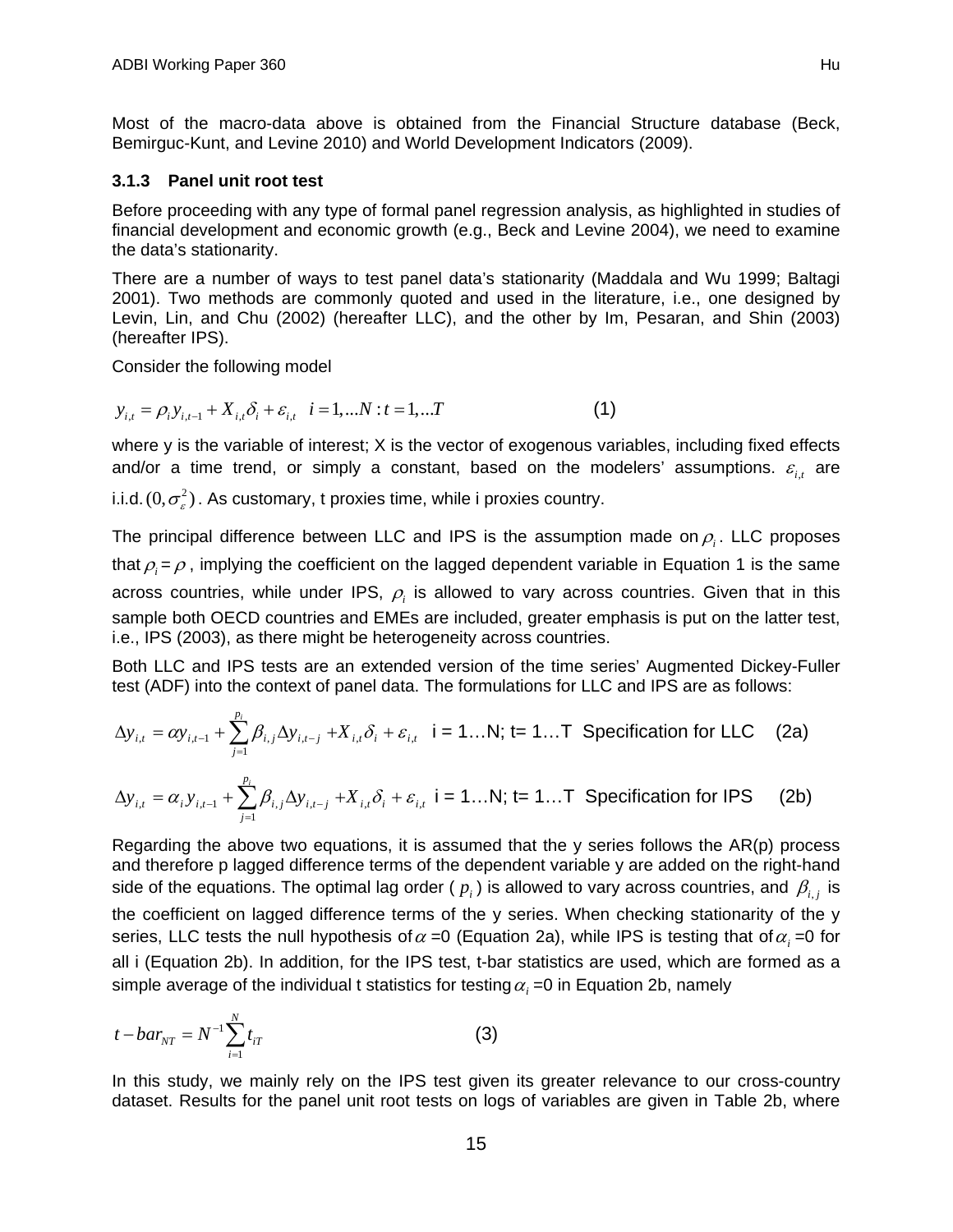test results for all variables used in this paper are presented. According to the IPS test, NETINTMARGIN, INFL, and INT are stationary, while the other variables (except PRIBND) are non-stationary in levels, but become stationary after first-differencing.

|                     |            | First      |
|---------------------|------------|------------|
| Variable            | Level      | difference |
| PFAGDP              | 0.917      | $0.000***$ |
| <b>DBACBA</b>       | 0.211      | $0.000***$ |
| NETINTMARGIN        | $0.000***$ | n.a.       |
| <b>STKCAP</b>       | 1.000      | $0.022**$  |
| <b>STKTRD</b>       | 1.000      | $0.000***$ |
| STKTNV              | 0.883      | $0.000***$ |
| PUBBND              | 1.000      | $0.000***$ |
| PRIBND <sup>a</sup> | 0.396      | $0.000***$ |
| GDP                 | 1.000      | $0.000***$ |
| LLGDP               | 0.999      | $0.000***$ |
| PCRDBGDP            | 1.000      | $0.000***$ |
| INFL                | $0.000***$ | n.a.       |
| INT                 | $0.000***$ | n.a.       |

**Table 2b: Panel Unit Root Test (Probability) on VVariables** 

Note: IPS, Im, Pesaran and Smith (2003). This method is based on null hypothesis of unit root. \*\*\*, rejection of null hypothesis at 1%, \*\*, at 5%, and \* at 10%. a) PRIBND becomes stationary after second difference.

# **4. ECONOMETRIC SPECIFICATION**

In order to assess the extent to which pension fund assets are correlated to economic growth, we use the panel error correction model (PECM). The advantage of this model is its ability to identify the short- and long-term relationships simultaneously between economic variables (Banerjee, Hendry, and Smith 1986) as well as testing the co-integration hypothesis with the presence of significant lagged level terms (Pesaran and Shin 1995). This technique was originally popularized by Davidson et al. (1978), and widely used by researchers (Barrell and Davis 2004; Hu 2006), but has never been used in the Asian context. Hence the application of this technique in the Asian context is an advance on previous studies. $4$ 

The model specification is as follows:

<sup>&</sup>lt;sup>4</sup> Some caveats in interpreting the results: I am aware that the PECM employed in this paper aims to find the correlation relationship between the explanatory and dependent variables, or whether the former has any impact or explanatory power on the latter. Such correlation does not necessarily imply a causal relationship between variables. Ideally, we could run the causality test, e.g., the Granger causality test to identify the causality direction between variables to complement the results from the PECM; however, unfortunately due to limitation of annual pension data in many of the sample countries, the results according to our tentative regressions were not satisfactory, therefore disregarded herein. However, if data permits in the future, it would be very interesting to identify the causality relationship between pension assets and financial market development.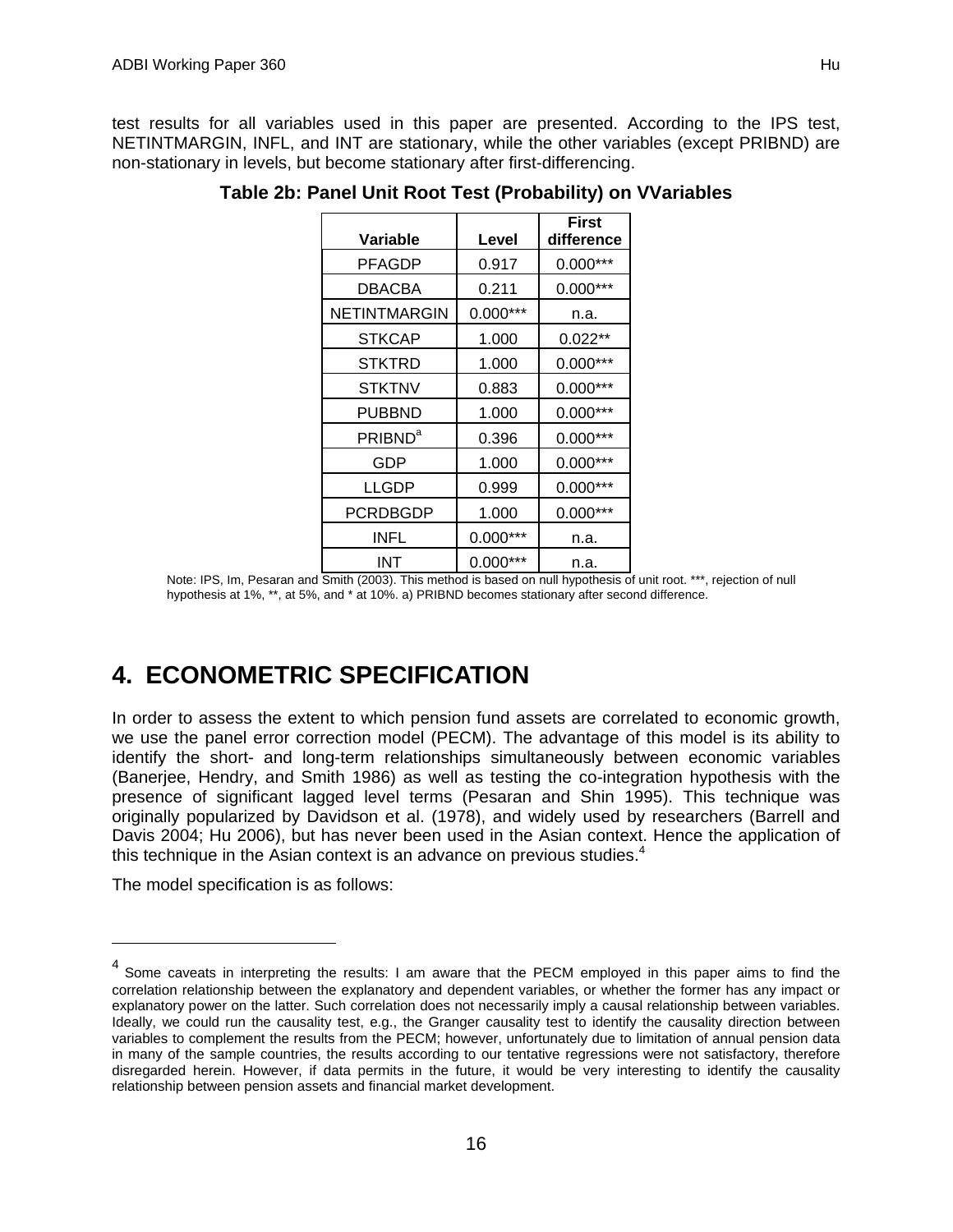$$
DLog(Y) = \beta_1 DLOG(PFAGDP)_{i,t} + \beta_2 DLOG(X1)_{i,t} + \beta_3 DLOG(X2)_{i,t} + \beta_4 ECM_{i,t-1}
$$
  

$$
\beta_5 LOG(PFAGDP)_{i,t-1} + \beta_6 LOG(X1)_{i,t-1} + \beta_7 LOG(X2)_{i,t-1} + \varepsilon_i + \nu_{i,t}
$$
 (1)

$$
ECM_{i,t-1} = LOG(Y_{i,t-1}) - \lambda_1 LOG(PFAGDP_{i,t-1}) - \lambda_2 LOG(X2_{i,t-1})
$$
\n(2)

D is the first difference, and LOG is the natural logarithm. Subscript (i) is the country dimension, while subscript (t) is the time dimension. Y is a vector of dependent variables, e.g., DBACBA and STKCAP. X1 represents the macro-stability indicators, i.e., INFL and INT. X2 is a vector of other variables which we believe are determinants of the dependent variables, e.g., GDP.

ECM, as the error correction model, is the central term in the regression, which measures the speed of convergence from short run to long run equilibrium. It is noted that the values of the ECM term should be negative if there is a co-integration relation. Coefficients of DLOG variables show the short run relationship, while those of LOG variables show the long run relationship. Note that INFL and INT are stationary, so we use the level terms of these two variables in line

with Hu (2006). Moreover, it is also not included in the term  $ECM_{it}$ , as it is I(0) variable and should not affect the co-integration test (Demetriades and Luintel 1996) (See Table 2b for results of panel unit root tests).

The methodology is cross-section weighted generalized least squares (GLS), and the intercept is specified as a fixed effect. We believe that the fixed-effects model is more appropriate than the random-effects model, in that pooling data together across the selected Asia and Pacific countries indicates the importance of removing the individual heterogeneity effect, in light of their different stages of economic and financial development.

Furthermore, in order to consider the hypothesized differentiating impacts of pension asset growth on financial and capital markets across countries, our estimations are split into three groups—ALL (all 10 countries), MDE (more developed economies), i.e., Australia; Hong Kong, China; the Republic of Korea; Singapore; and New Zealand, and LDE (less-developed economies), i.e., the PRC, India, Malaysia, Pakistan, and Thailand.

# **5. EMPIRICAL WORK**

Compared with the study of the impact of pension assets on economic growth, the relationship between pension assets and financial markets has been investigated quite extensively, as discussed in the literature survey (e.g., Catalan et al. 2000; Walker and Lefort 2002). In this section, we seek to advance the literature by revisiting this same issue, but in the Asia-Pacific context and with more robust econometric specifications. As noted earlier, the estimations are split into three groups, i.e., ALL, MDE, and LDE, to seek to identify the possible heterogeneous impacts across countries.

## **5.1 Impact on the banking industry**

Results regarding the impact of pension fund assets/GDP on deposit money banks are given in Table 3. The coefficient on DLOG(PFGDP) is statistically significant at 5% in the All and LDE regressions, which suggests that pension asset growth does have a short-term impact on the relative size of deposit money banks, and that such an impact would be negative, although this is not applicable to the more developed countries. The coefficient on LOG(PFGDP) is also negative and statistically significant. It means that pension fund growth in the long run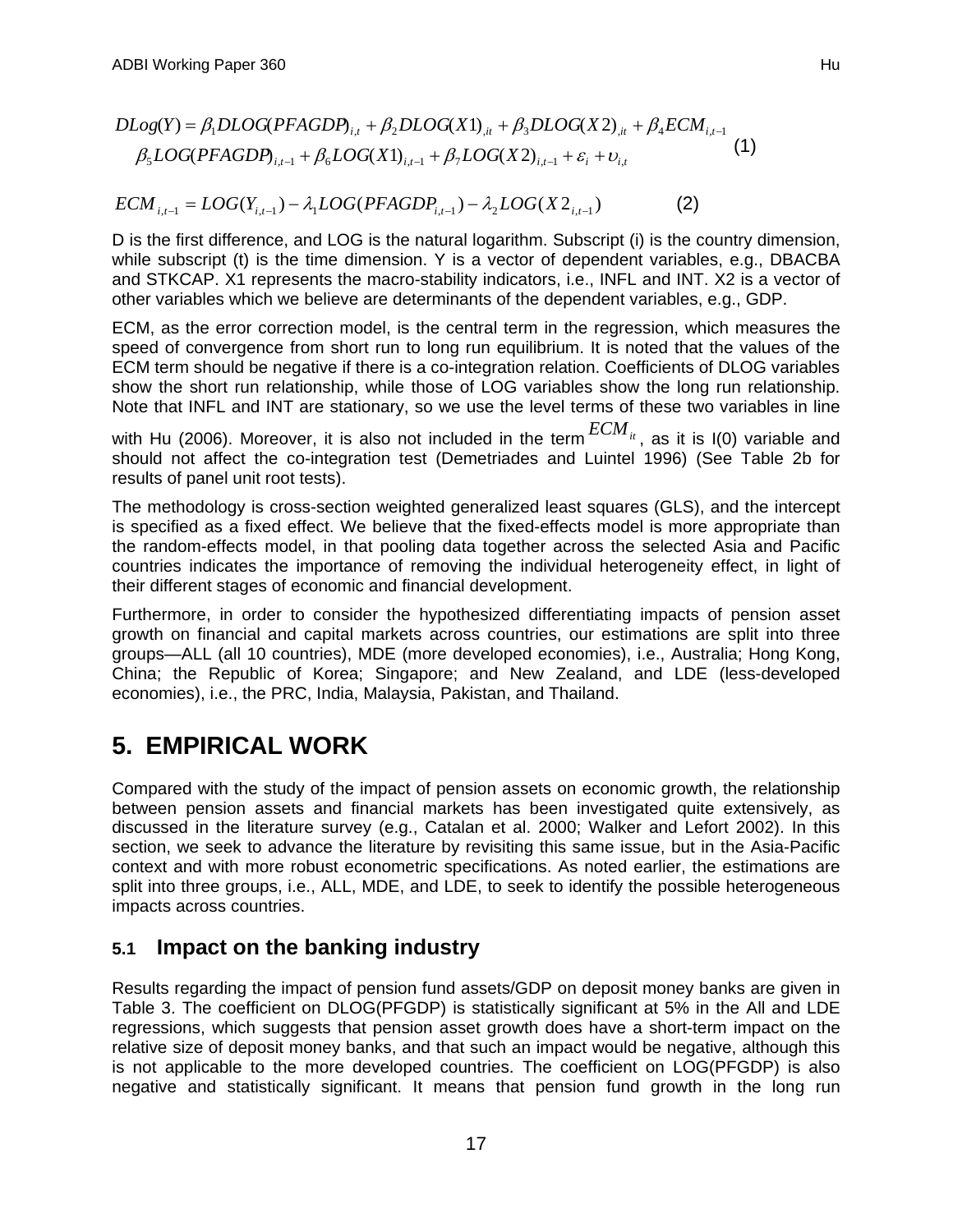|                               | ALL            | MDE           | LDE           |
|-------------------------------|----------------|---------------|---------------|
| C                             | 0.052349       | $-0.002519$   | $-0.113338$   |
| DLOG(PFAGDP?)                 | $-0.016841**$  | $-0.003574$   | $-0.052877**$ |
| DLOG(LLGDP?)                  | 0.006046       | $-0.022609$   | 0.027605      |
| DLOG(PCRDBGDP?)               | 0.018634       | 0.023262      | 0.007711      |
| DLOG(GDP?)                    | 0.015726*      | 0.023146      | 0.008170      |
| $RESID?(-1)$                  | $-0.375986***$ | $-0.458713**$ | $-0.336770*$  |
| LOG(PFAGDP?(-1))              | $-0.380520***$ | $-0.458350*$  | $-0.360226*$  |
| LOG(LLGDP?(-1))               | $-0.352544***$ | $-0.442479*$  | $-0.319861**$ |
| LOG(PCRDBGDP?(-1))            | $-0.381628***$ | $-0.470793*$  | $-0.348099*$  |
| $LOG(GDP?(-1))$               | $-0.378579***$ | $-0.458707*$  | $-0.336057*$  |
| $LOG(INFL?(-1))$              | 0.000572       | 0.001604      | $-0.003383$   |
| $LOG(INT?(-1))$               | $-0.000433$    | 0.000178      | $-0.001787$   |
| Adjusted R-bar squared        | 0.442295       | 0.309897      | 0.510522      |
| Standard errors of regression | 0.010300       | 0.008468      | 0.011829      |
| No. of observations           | 98             | 54            | 44            |

| Table 3: Panel Error Correction Model Estimation for Difference of Log of |
|---------------------------------------------------------------------------|
| <b>DBACBA</b>                                                             |

Note: D first difference and L log; see Table 2a for variable details. MDE = more developed economies, LDE = less developed economies; see the main text for details. \*\*\*, rejection of null hypothesis at 1%, \*\*, at 5%, and \* at 10%.

As for other variables, we find the negative and statistically significant term associated with RESID(-1) (i.e., ECM) at the level of -0.38. It clearly indicates an overall integrated relationship between dependent and independent variables in both the short and the long run. Furthermore, we found some evidence of the negative impact of a destabilizing macro environment on DBACBA, as highlighted by the negative coefficients on LOG(INFL) and LOG(INT), but they are not statistically significant.

Turning to the industry efficiency indicator, Table 4 gives the results of the regressions of PFGDP on NETINTMARGIN. As shown in the table, the coefficients on DLOG(PFAGDP) in the All regression is positive and significant, implying that banks' interest revenue is positively related to pension assets in the short run, which is in contrast to our hypothesis, but it is not observable in the long run. In the MDE regression, the coefficients on both DLOG(PFAGDP) and LOG(PFAGDP) are not statistically significant, but in the LDE regression, that on LOG(PFAGDP) is negative and significant. These results suggest that pension asset growth in the richer Asia-Pacific region does not necessarily lead to lower bank interest revenue, whereas in the less developed Asia-Pacific region, the former does has a negative effect on the latter in the long run. It may reflect that in those less developed Asian economies, it is easier for pension funds to wield influence in the banking industry. Our results on the LDE regression are similar to those in Impavido et al. (2001a), where a negative relationship between pension assets and net interest margins was found.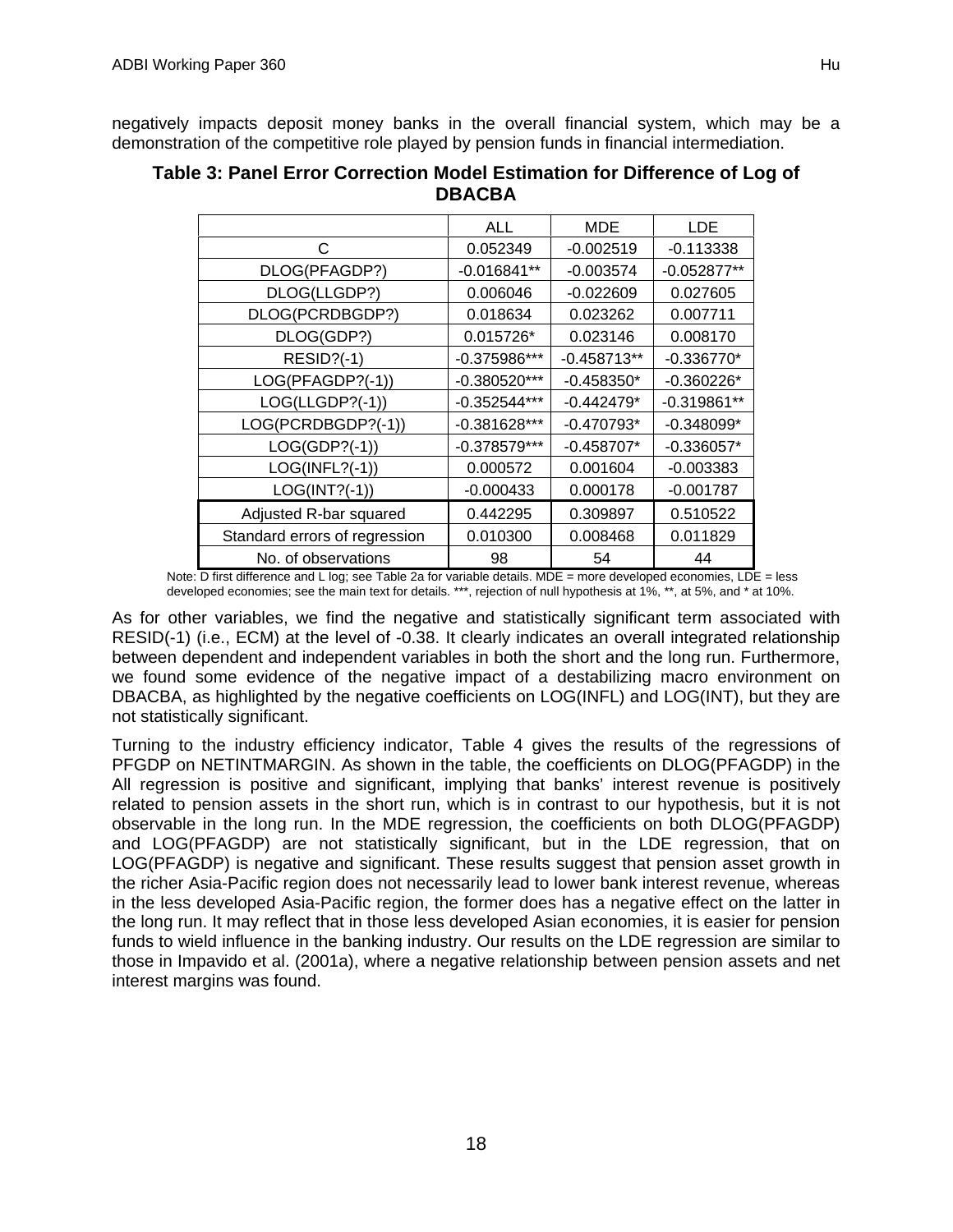|                               | ALL            | MDE            | <b>LDE</b>     |
|-------------------------------|----------------|----------------|----------------|
| C                             | 7.433762***    | 6.761055       | 4.547154       |
| DLOG(PFAGDP?)                 | 0.261176**     | 0.223790       | $-0.258571$    |
| DLOG(LLGDP?)                  | -0.928405***   | $-0.619500$    | $-4.152911***$ |
| DLOG(PCRDBGDP?)               | $-0.070015$    | $-0.053620$    | 1.278706**     |
| DLOG(GDP?)                    | $-0.196043$    | $-0.127353$    | $-0.239121$    |
| <b>RESID?(-1)</b>             | $-0.381978*$   | $-0.437084***$ | $-0.484775***$ |
| LOG(PFAGDP?(-1))              | $-0.156658$    | $-0.266959$    | $-0.588816***$ |
| LOG(LLGDP?(-1))               | $-0.466985**$  | $-0.566007$    | $-2.659850$    |
| LOG(PCRDBGDP?(-1))            | $-0.504510**$  | $-0.314168$    | 0.414412       |
| $LOG(GDP?(-1))$               | $-0.704157***$ | $-0.755472***$ | $-0.753420***$ |
| $LOG(INFL?(-1))$              | $-0.000574$    | $-0.007224$    | $-0.105666*$   |
| $LOG(INT?(-1))$               | $-0.037633*$   | $-0.074287$    | $-0.050973***$ |
| Adjusted R-bar squared        | 0.250473       | 0.103958       | 0.608831       |
| Standard errors of regression | 0.210801       | 0.243717       | 0.102419       |
| No. of observations           | 88             | 50             | 38             |

## **Table 4: Panel Error Correction Model Estimation for Difference of Log of NETINTMARGIN**

Note: D first difference and L log; see Table 2a for variable details. MDE = more developed economies, LDE = less developed economies; see the main text for details. \*\*\*, rejection of null hypothesis at 1%, \*\*, at 5%, and \* at 10%.

As for other explanatory variables in Table 4, it was found that the coefficients on RESID(-1) are frequently negative and statically significant, which again indicates a long-term co-integration relationship between the dependent and independent variables in the regressions. Moreover, the inflation rate in the LDE regression has a negative effect on the interest revenue aspect of financial development in the long run.

Taking into account all the empirical results and statistics presented and discussed in this section, there is some evidence that relative to other financial intermediaries, commercial banking institutions may lose ground in traditional business, e.g., interest revenues, in the less developed Asia-Pacific region in the long run, but not in the more developed region. However, such negative impact on the relative size of deposit money banks in the long run can be observed for all regions. The findings may reflect the strong competition from pension assets faced by the banking industry, but it need not necessarily mean that banks are in decline in terms of absolute size, given other work suggests that the banking industry is in a state of evolution by developing and entering new businesses, e.g., securities underwriting (Allen and Santomero 2001).

## **5.2 Impact on the stock market**

The results for pension fund assets' impact on the stock market in the PECM are given in Tables 5–7. Although large stock markets do not necessarily function efficiently, stock market capitalization (STKCAP) is still the most frequently used indicator (Levine and Zervos 1998), measuring the overall size of markets (although it cannot distinguish between the effects of new issuance and the effects of price rises). Our estimated results suggest that both in the long run and in the All and LDE regressions, pension fund growth has a positive impact on the stock market in a statistically significant manner. This finding is interesting, signaling a long run relationship between pension assets and market capitalization. In other words, pension asset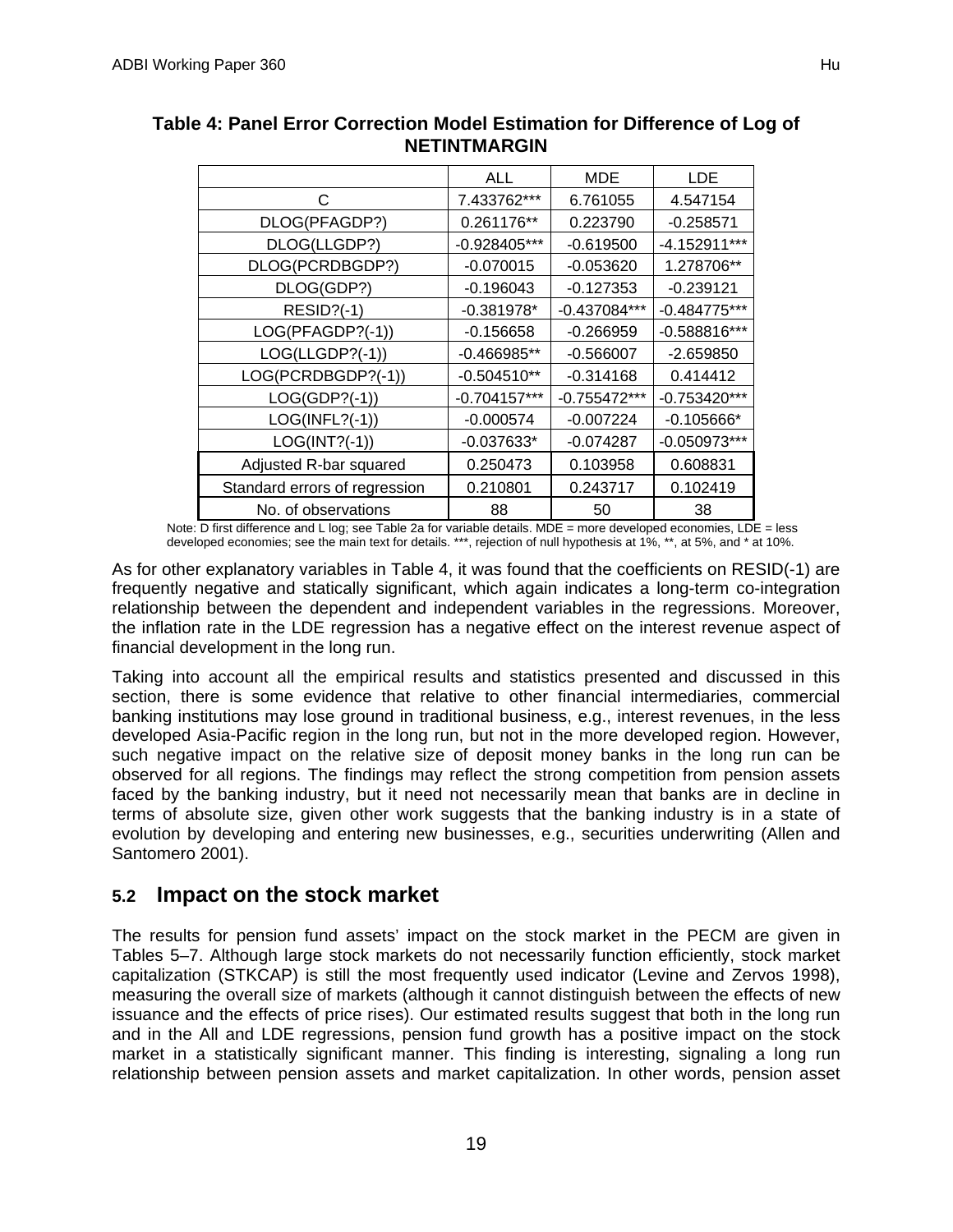growth not only contributes to the liquidity of the stock market as found by Walker and Lefort (2002), but also to the size of the stock market in both the short run and the long run.

|                               | ALL           | <b>MDE</b>     | <b>LDE</b>   |
|-------------------------------|---------------|----------------|--------------|
| C                             | 0.681237      | 1.783257       | 5.189675     |
| DLOG(PFAGDP?)                 | 0.304809      | 0.167549       | 0.675760*    |
| DLOG(LLGDP?)                  | 0.806092**    | 1.172261**     | 0.879395     |
| DLOG(PCRDBGDP?)               | -1.105789**   | $-2.173220***$ | $-0.831060$  |
| DLOG(GDP?)                    | 0.395651**    | 0.131327       | 0.672504*    |
| <b>RESID?(-1)</b>             | $-0.018832**$ | $-0.095747$    | $-0.133790$  |
| LOG(PFAGDP?(-1))              | 0.158801*     | $-0.065666$    | 0.692456***  |
| LOG(LLGDP?(-1))               | $-0.097917$   | $-0.170407$    | $-0.071123$  |
| LOG(PCRDBGDP?(-1))            | $-0.258854$   | 0.196356       | $-0.722961*$ |
| $LOG(GDP?(-1))$               | $-0.032255$   | $-0.158506$    | $-0.235419*$ |
| $LOG(INFL?(-1))$              | $-0.031814$   | $-0.047547*$   | 0.045869     |
| $LOG(INT?(-1))$               | 0.024507      | 0.058645       | 0.042717     |
| Adjusted R-bar squared        | 0.183074      | 0.218441       | 0.402227     |
| Standard errors of regression | 0.191160      | 0.164945       | 0.189866     |
| No. of observations           | 101           | 57             | 44           |

### **Table 5: Panel Error Correction Model Estimation for Difference of Log of STKCAP**

Note: D first difference and L log; see Table 2a for variable details. MDE = more developed economies, LDE = less developed economies; see the main text for details. \*\*\*, rejection of null hypothesis at 1%, \*\*, at 5%, and \* at 10%.

## **Table 6: Panel ErrorCorrection Model Estimation for Difference of Log of STKTRD**

|                               | ALL           | MDE          | <b>LDE</b>    |
|-------------------------------|---------------|--------------|---------------|
| C                             | $-5.321673$   | $-6.484061$  | 7.244845      |
| DLOG(PFAGDP?)                 | 0.542519**    | 0.121215     | 1.327582**    |
| DLOG(LLGDP?)                  | 2.602408***   | 3.120095***  | 2.511706      |
| DLOG(PCRDBGDP?)               | -2.501324***  | -3.776831*** | $-2.169647$   |
| DLOG(GDP?)                    | 0.888487***   | 0.320147     | 1.697115**    |
| <b>RESID?(-1)</b>             | $-0.276659*$  | $-0.148850$  | $-0.322076**$ |
| LOG(PFAGDP?(-1))              | $-0.006243$   | $-0.042704$  | 0.519517*     |
| LOG(LLGDP?(-1))               | $-1.058830**$ | $-0.804870$  | $-1.088940$   |
| LOG(PCRDBGDP?(-1))            | 0.491405      | 0.425160     | 0.260886      |
| $LOG(GDP?(-1))$               | $-0.042185$   | 0.119198     | $-0.474128*$  |
| $LOG(INFL?(-1))$              | 0.023985*     | 0.010604     | 0.193305      |
| $LOG(INT?(-1))$               | 0.098326      | 0.159399     | 0.109869      |
| Adjusted R-bar squared        | 0.406074      | 0.314919     | 0.509697      |
| Standard errors of regression | 0.329304      | 0.268929     | 0.386629      |
| No. of observations           | 98            | 55           | 43            |

Note: D first difference and L log; see Table 2a for variable details. MDE = more developed economies, LDE = less developed economies; see the main text for details. \*\*\*, rejection of null hypothesis at 1%, \*\*, at 5%, and \* at 10%.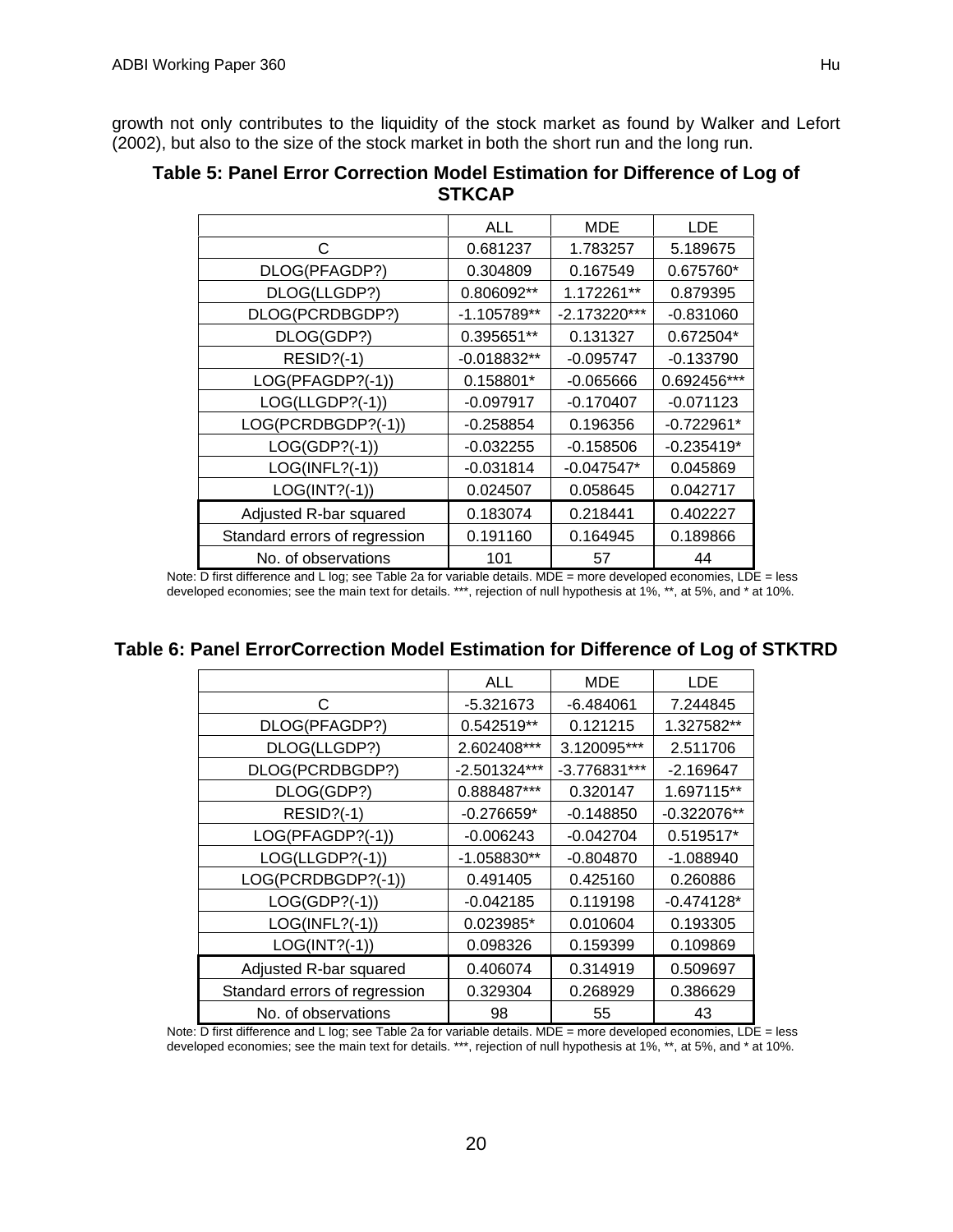|                               | ALL            | MDE            | LDE           |
|-------------------------------|----------------|----------------|---------------|
| C                             | -8.009063**    | -16.76359***   | $-3.641946$   |
| DLOG(PFAGDP?)                 | 0.131990       | $-0.095036$    | 0.480667      |
| DLOG(LLGDP?)                  | 1.850309***    | 1.881512*      | 0.891822      |
| DLOG(PCRDBGDP?)               | $-1.575087**$  | $-1.669994$    | $-0.734427$   |
| DLOG(GDP?)                    | 0.606381**     | 0.373916       | 2.098033***   |
| <b>RESID?(-1)</b>             | $-0.231159***$ | $-0.351212***$ | $-0.390085**$ |
| LOG(PFAGDP?(-1))              | $-0.273776**$  | $-0.373668**$  | $-0.902840$   |
| LOG(LLGDP?(-1))               | 0.362830       | 0.307941       | $-0.988408$   |
| LOG(PCRDBGDP?(-1))            | $-0.634297$    | $-1.115895*$   | 0.726801      |
| $LOG(GDP?(-1))$               | 0.082779       | 0.295187       | $-0.302306$   |
| $LOG(INFL?(-1))$              | 0.040723       | 0.053093       | 0.050786      |
| LOG(INT?(-1))                 | 0.076948       | 0.044571       | 0.056696      |
| Adjusted R-bar squared        | 0.250682       | 0.287550       | 0.245917      |
| Standard errors of regression | 0.344348       | 0.283982       | 0.396032      |
| No. of observations           | 100            | 56             | 44            |

### **Table 7: Panel Error Correction Model Estimation for Difference of Log of STKTNV**

Note: D first difference and L log; see Table 2a for variable details. MDE = more developed economies, LDE = less developed economies; see the main text for details. \*\*\*, rejection of null hypothesis at 1%, \*\*, at 5%, and \* at 10%.

In terms of the stock market liquidity indicator, i.e., total value traded (STKTRD), Table 6 shows a positive link is found for pension funds in all three groups, but only in terms of the short run effect. The finding might reflect the fact that a supportive environment, e.g., excellent telecommunications, is available to utilize and take advantage of pension growth. And if there are economies of scale or technological advance, the more pension funds trade in the markets, the lower the transaction costs, which in turn encourages infrastructure development. In terms of the long-run effect, it is interesting to note that for the more developed economies the impact is negative, albeit not significant, and positive for the less developed economies. Such difference may be due to different stages of financial development, i.e., in less developed economies, the financial market is not advanced enough to absorb possible irrational trading, therefore triggering higher STKTRD ratios, and vice versa.

The last indicator used is the stock market turnover ratio (STKTNV). Results on the long term effect are statistically significant and the signs are negative in the All and MDE regressions. This means that growth of pension assets decreases the turnover ratio, therefore improving market efficiency in the MDE but not in the LDE region. This finding is interesting in that it may reflect the stabilizing effect of pension asset growth in the stock market, largely due to the fact that pension funds as long-term institutional investors have a lesser tendency to participate in shortterm speculative activities, typically via more frequent trading. The reason why such impact is not found in the LDE may be due to less prepared financial markets and less experienced institutional investors, e.g., pension funds, when compared with the MDE region.

On balance, by using three indicators, a positive link between pension asset growth and stock market development is found, in line with arguments from the World Bank (1994) and Davis (1998). Such a positive impact may reflect not only equity market issuance per se, but also the creation and emergence of new financial instruments through financial engineering, and secondary/qualitative effects (Davis and Hu 2005). The latter effects will be beneficial to the whole financial market infrastructure, not just to the pension funds industry.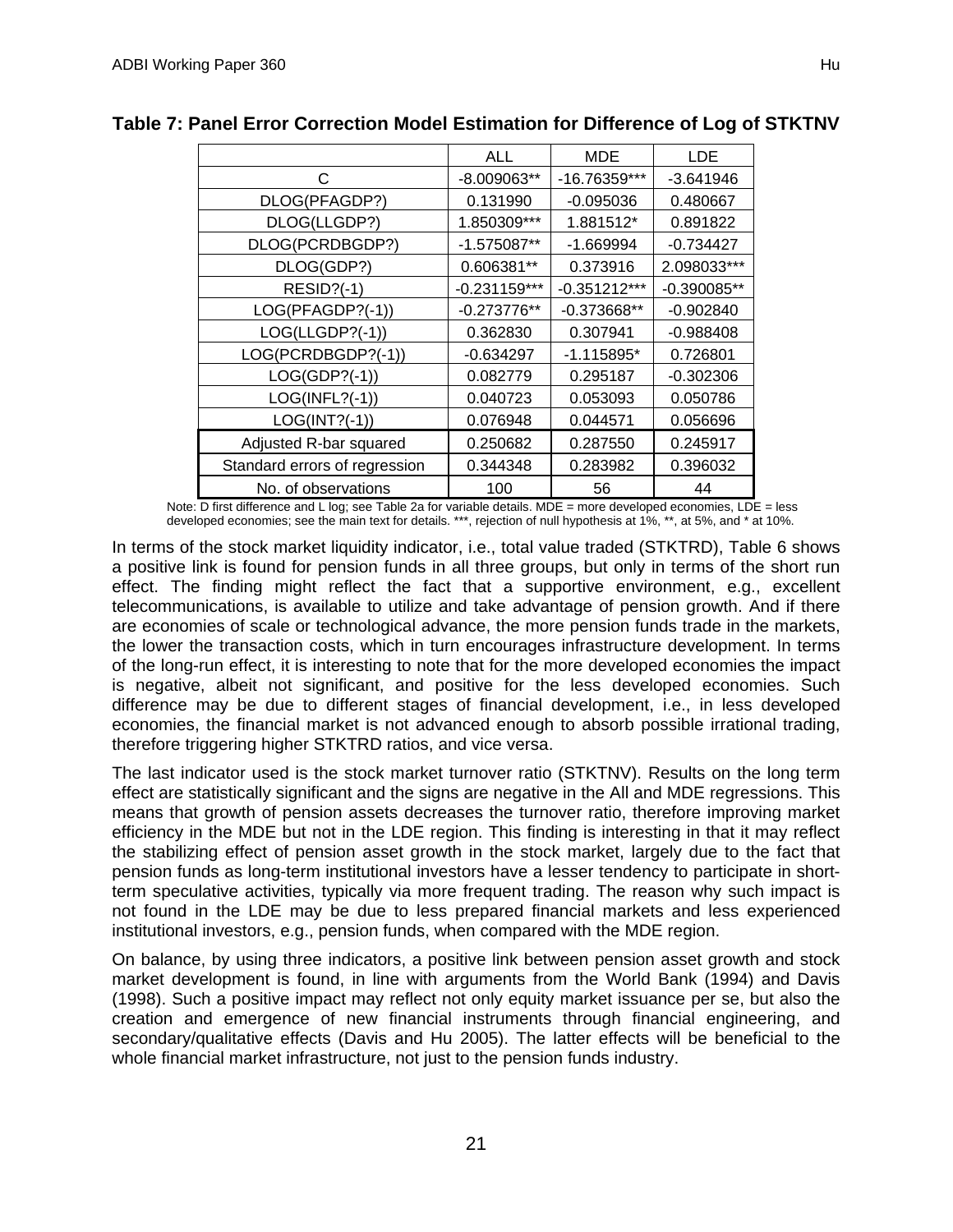## **5.3 Impact on the bond market**

Results for pension assets' impact on the public bond market (PUBBND) are given in Table 8. The regression results show that coefficients on DLOG(PFAGDP) and LOG(PFAGDP) are positive but not statistically significant, but when running separate MDE and LDE regressions, the results vary. For the more developed economies in the Asia-Pacific region, pension asset growth tends to have a long-term effect, which may be linked to higher public debt issuance following the pension reforms. For the less developed economies, such relationship only exists in the short run, which may be because in those countries when reforming the social security system, governments enjoy a better fiscal position and lower implicit pension debts—which could be due to low pension coverage—hence do not necessarily rely on issuing public bonds to meet the fiscal deficit in the short run as in some OECD countries (Hu 2006a).

|                               | ALL            | <b>MDE</b>    | <b>LDE</b>     |
|-------------------------------|----------------|---------------|----------------|
| C                             | 2.801055***    | 6.253913***   | 1.532610       |
| DLOG(PFAGDP?)                 | 0.040367       | 0.038261      | 0.123122*      |
| DLOG(LLGDP?)                  | 0.568914***    | 1.550727***   | 0.510040***    |
| DLOG(PCRDBGDP?)               | $-0.698816***$ | $-0.934614$   | -0.893323***   |
| DLOG(GDP?)                    | $-0.324728***$ | $-0.323496**$ | $-0.411774***$ |
| $RESID?(-1)$                  | $-0.035100$    | 0.103312      | $-0.245218***$ |
| LOG(PFAGDP?(-1))              | 0.038695       | 0.128013*     | $-0.067745$    |
| LOG(LLGDP?(-1))               | 0.369694***    | 0.176026      | 0.065797       |
| LOG(PCRDBGDP?(-1))            | $-0.376787***$ | 0.253365      | $-0.815101***$ |
| $LOG(GDP?(-1))$               | $-0.136547***$ | $-0.120707$   | $-0.293161***$ |
| $LOG(INFL?(-1))$              | $-0.007836$    | 0.014262      | 0.026642       |
| $LOG(INT?(-1))$               | $-0.001322$    | 0.014202      | $-0.002413$    |
| Adjusted R-bar squared        | 0.625429       | 0.453477      | 0.983208       |
| Standard errors of regression | 0.083141       | 0.096808      | 0.047446       |
| No. of observations           | 95             | 54            | 41             |

| Table 8: Panel Error Correction Model Estimation for Difference of Log of |  |
|---------------------------------------------------------------------------|--|
| <b>PUBBND</b>                                                             |  |

Note: D first difference and L log; see Table 2a for variable details. MDE = more developed economies, LDE = less developed economies; see the main text for details. \*\*\*, rejection of null hypothesis at 1%, \*\*, at 5%, and \* at 10%.

Regarding the private bond market (PRIBND), compared to results related to the public bond market, Table 9 indicates a positive and significant link between pensions and PRIBND in the long run. This important result is favorable to the hypothesis that growth of pension funds boosts the scope for bond issuance by firms in the securities market, which may in turn favor investment and economic growth. Our results are complementary to those obtained by Meng and Pfau (2010) and by Impavido et al. (2003). It should be noted, however, that we used pension asset data, while Impavido et al. (2003) used contractual savings data, which includes pension fund and insurance assets. Hence, our results are more relevant to the pension study.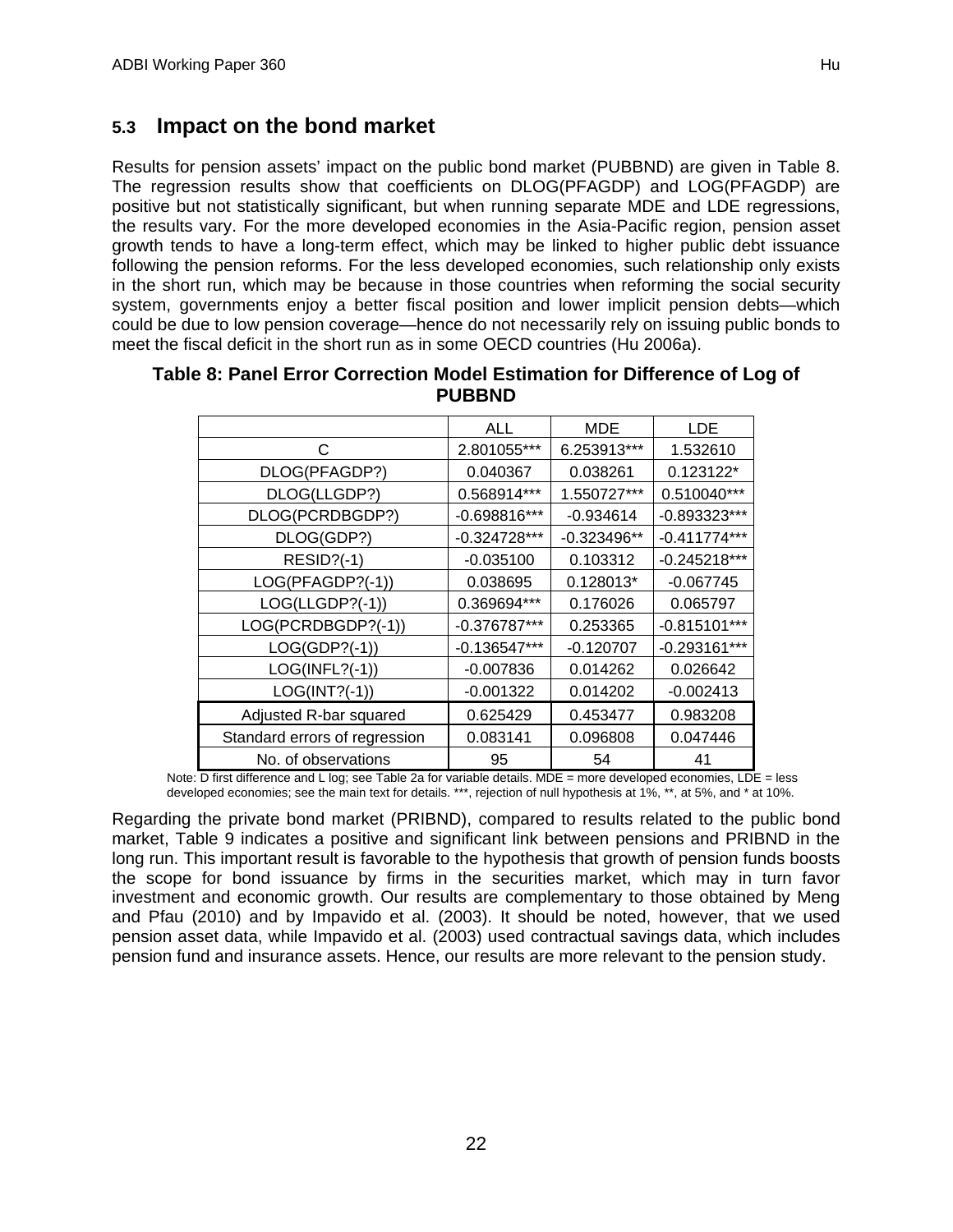|                               | <b>ALL</b>     | <b>MDE</b>     | <b>LDE</b>    |
|-------------------------------|----------------|----------------|---------------|
| C                             | $-0.831994$    | 0.822070       | $-2.614260$   |
| DLOG(PFAGDP?)                 | 0.063789*      | 0.002218       | 0.277082      |
| DLOG(LLGDP?)                  | 0.043183       | 1.333270***    | $-0.668791**$ |
| DLOG(PCRDBGDP?)               | 0.356972*      | 0.623303       | 1.081337***   |
| DLOG(GDP?)                    | $-0.247347**$  | $-0.162366$    | $-0.296253$   |
| <b>RESID?(-1)</b>             | $-0.016558$    | $-0.266591***$ | -0.338802***  |
| LOG(PFAGDP?(-1))              | 0.040727*      | 0.406377***    | 0.195751**    |
| LOG(LLGDP?(-1))               | $-0.336135***$ | $-0.498373***$ | $-0.420690$   |
| LOG(PCRDBGDP?(-1))            | 0.237681**     | 0.765459***    | 0.076280      |
| $LOG(GDP?(-1))$               | 0.019310       | $-0.320496***$ | $-0.198208**$ |
| $LOG(INFL?(-1))$              | $-0.002187$    | $-0.002333$    | 0.001296      |
| $LOG(INT?(-1))$               | $-0.015868$    | -0.067688***   | $-0.003977$   |
| Adjusted R-bar squared        | 0.554748       | 0.796015       | 0.822205      |
| Standard errors of regression | 0.106784       | 0.064817       | 0.077553      |

### **Table 9: Panel Error Correction Model Estimation for Difference of Log of PRIBND**

No. of observations  $\begin{array}{|c|c|c|c|c|c|} \hline \text{No. of observations} & \text{B4} & \text{A6} & \text{B8} \\ \hline \end{array}$ Note: D first difference and L log; see Table 2a for variable details. MDE = more developed economies, LDE = less developed economies; see the main text for details. \*\*\*, rejection of null hypothesis at 1%, \*\*, at 5%, and \* at 10%.

# **6. CONCLUSIONS AND POLICY IMPLICATIONS**

In this paper we used the advanced PECM to investigate the relation between pension fund growth and financial development. Below is a summary of the main findings, which I believe contribute to the current literature.

First, I looked at the dynamic relationship between pension asset growth and development of the banking industry. By utilizing the PECM, a negative effect of pensions on the relative size of deposit money banks as well as falling interest revenues in the LDE region was shown, reflecting strong competition from institutional investors (Davis and Steil 2001). Although there is empirical work on this subject, few empirical studies have focused on the dynamic relationship in both the short and the long run, and particularly using Asian pension data. Therefore, our finding of a negative impact of pension fund growth on the banking industry contributes to the existing literature.

Second, when turning to the stock market, use of the panel error correction model shows a strong positive link between pension fund assets and market capitalization, while the pensionasset growth has different impacts on the market value traded and market turnover. For example, we found that pension assets have a long-term positive impact on market liquidity in the less developed economies in Asia, but not in the more developed economies. It may reflect the heterogeneous influence of pension growth across different stages of financial development.

Third, when analyzing the impact of pension fund assets on the bond market, we used separate public and private bond data, which is different from Impavido et al. (2003) who used aggregate data. Our specification is more appropriate in that it can disentangle the differential impacts of pension asset growth on public bond markets (i.e., not statistically significant) and private bond markets (i.e., positive). We also believe that analysis of the impact on private bond markets is more relevant, as the amount of public bond issuance largely depends on the government's willingness to issue and its fiscal position, which may itself link to pension reform. The amount of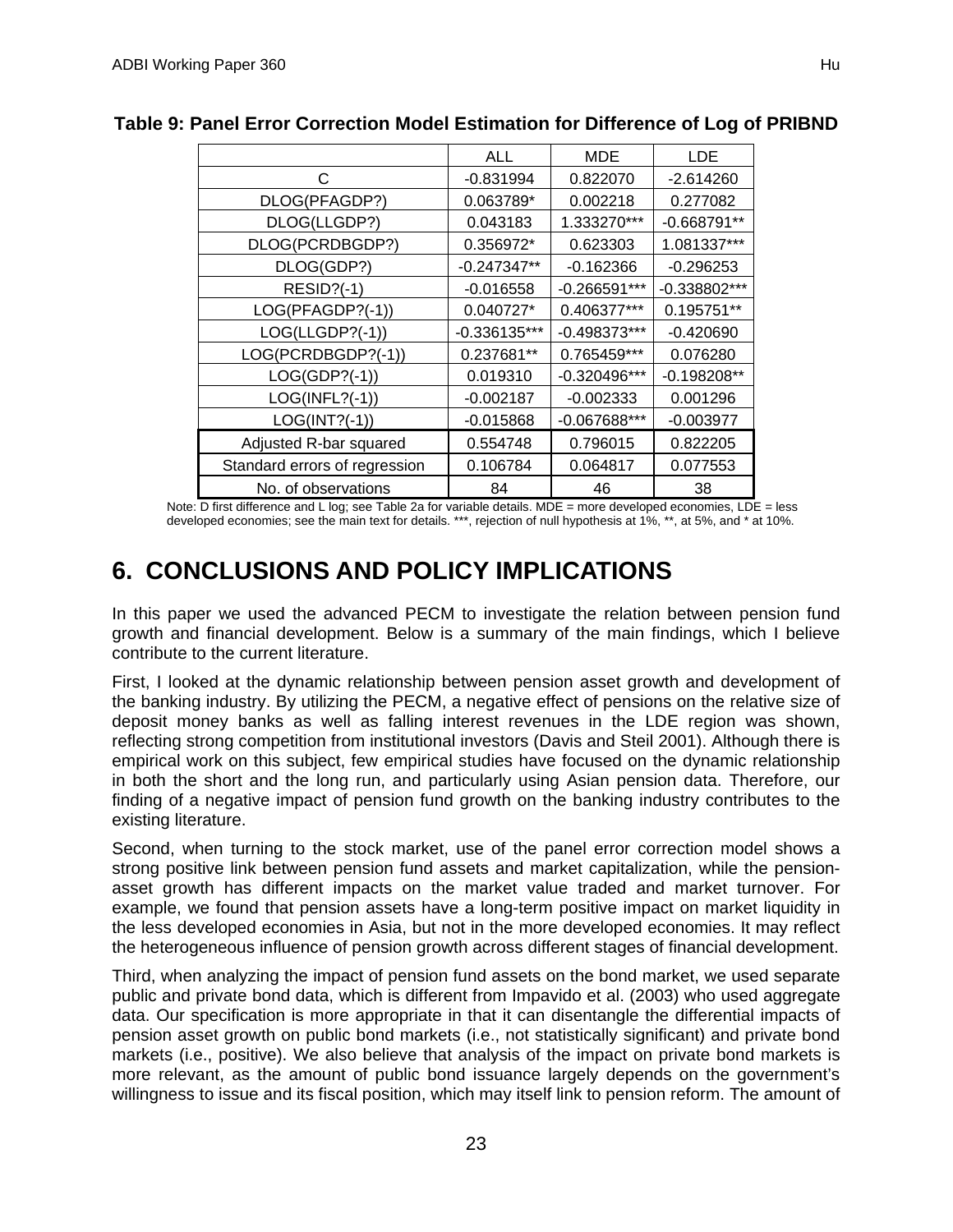private bonds is dependent on the maturity of the financial markets where pension funds can play an increasingly important role following pension reform.

Last but not least, our sole focus on the Asia and Pacific pension market is rare in the existing literature, so I believe it contributes to the debate on the effect of pension assets growth on Asian financial and capital markets.

As shown in our empirical results, pension asset growth has positive impacts on financial development, e.g., lower interest margins and higher stock market capitalization. Therefore, governments in Asia-Pacific should continue their pension reforms towards pre-funding the future liabilities. The establishment of voluntary funded pension schemes, as was done in the PRC and India in the recent past, would be useful in this context.

Some impacts depend on the level of financial development. For example, pension assets have long-term, positive impacts on stock market efficiency in the LDE region, but not in the MDE region. This observation has important policy implications: to achieve maximum positive effects when implementing their pension reforms, Asian governments ideally should ensure some preconditions (e.g., a relatively stable macro-economic environment; basic financial supervisory structure) are met first (Hu 2006b).

To assess the impact of pension reform on pension asset growth the short-term impact and the long-term impact need to be distinguished. Both the short-term effects and the long-term effects should be considered by the government, but, largely due to the nature of pension reform, the long-term effects should be given more attention.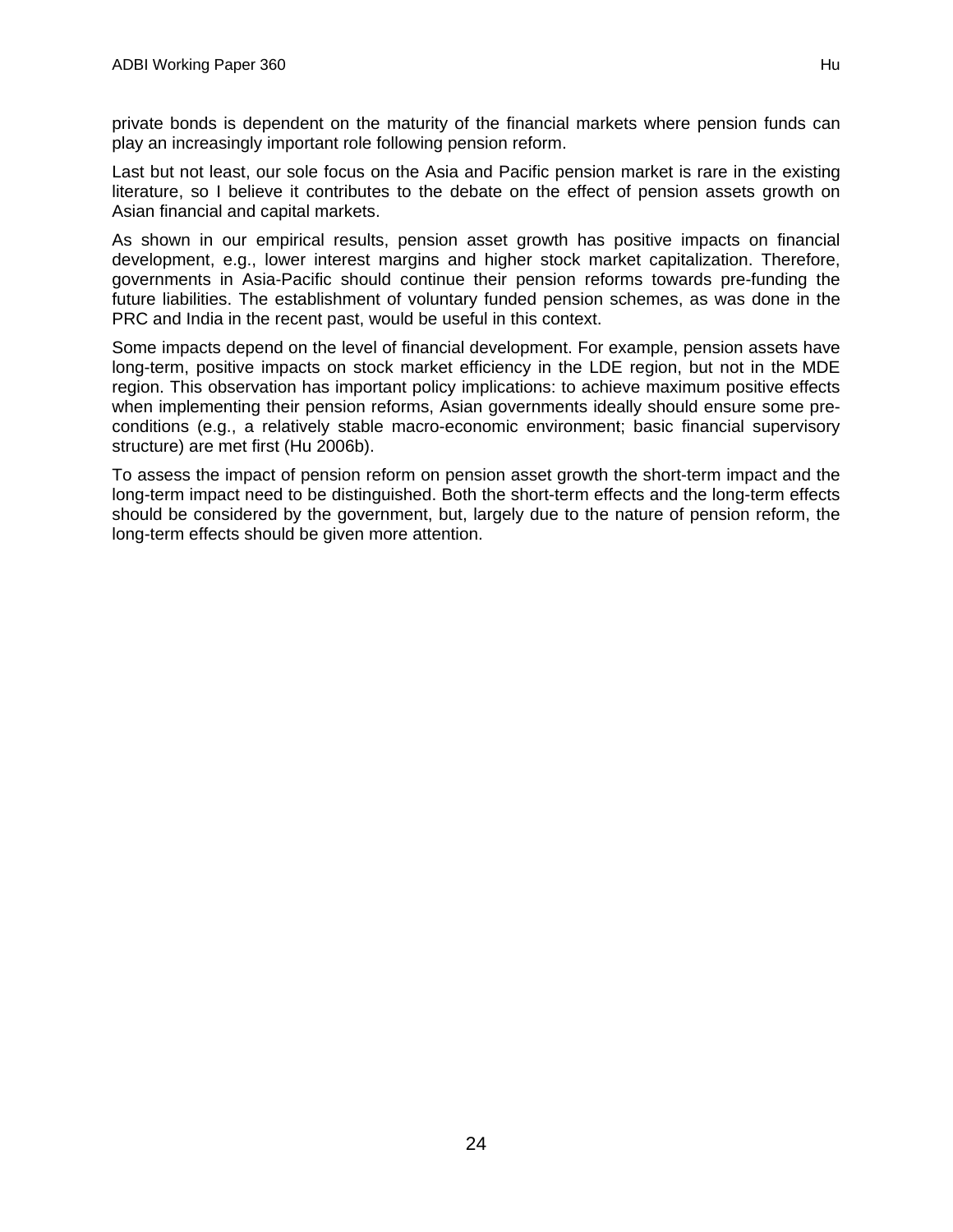# **REFERENCES**

Baltagi, B. H. 2001. *Econometric Analysis of Panel Data*. Chichester, UK: Wiley

- Banerjee, A., D. F. Hendry, and G. W. Smith. 1986. Exploring equilibrium relationships in econometrics through static models: some Monte Carlo evidence, *Oxford Bulletin of Economics and Statistics* 33(1): 255–65.
- Bank for International Settlements (BIS). 2007. Institutional investors, global savings and asset allocation. *CGFS Papers* No 27. Basel: BIS.
- Barrell, R. and E. P. Davis. 2004. Consumption, financial and real wealth in the G-5, Discussion Paper No. 232. London: National Institute of Economic and Social Research.
- Beck, T., A. Demirguc-Kunt, and R. Levine. 2010. *A New Database on Financial Development and Structure*. Washington, DC: The World Bank.
- Beck, T., and R. Levine. 2004. Stock markets, banks and growth: panel evidence. *Journal of Banking and Finance* 28: 423–442.
- Catalan, M., G. Impavido, and A. R. Musalem. 2000. Contractual savings or stock market development: which leads? Social Protection Discussion Paper Series No. 0020. Washington, DC: The World Bank.
- Chan-Lau, J. A. 2004. Pension Funds and Emerging Markets*. IMF Working Paper WP/04/181.*  Washington, DC: International Monetary Fund.
- Clark, G. L., and T. Hebb. 2002. Understanding pension fund corporate engagement in a global arena, Working Paper in Geography No. WPG 03-01. Oxford, UK: Oxford University.
- Davis, E. P., and Y. Hu. 2005. Saving, Funding and Economic Growth. In *Oxford Handbook of Pension Economics and Finance*, edited by G. Clark. Oxford, UK: Oxford University Press.
- Davis, E Philip, and Hu, Yuwei 2008. Does funding of pensions stimulate economic growth?. *Journal of Pensions Economics and Finance* 7(2): 221–249. July.
- Davis, E. P., and B. Steil. 2001. *Institutional Investors*. Cambridge, MA:The MIT Press.
- Davis, E. P., and K. Tuori. 2000. The changing structure of bank's income—an empirical investigation, Working Paper No. 00-11. Brunel University. London.
- Davis, E. P. 2004. Financial development, institutional investors and economic performance. In *Financial Development and Economic Growth: Explaining the Links, edited by C. A. E.* Goodhart. London: Palgrave-Macmillan.
- Del Guercio, D., and J. Hawkins. 1999. The motivation and impact of pension fund activism. *Journal of Financial Economics* 52(3); 293–340.
- DeLong, J. B., A. Shleifer, L. Summers, and R. Waldmann. 1990. Positive feedback investment strategies and destabilizing rational speculation. *The Journal of Finance* 45: 379–395
- Diamond, P. A. 1995. Government provision and regulation of economic support in old age. In *Annual World Bank Conference on Development Economics 1995*, edited by M. Bruno and B. Pleskovic. Washington, DC: The World Bank. Cited in Barr 2000.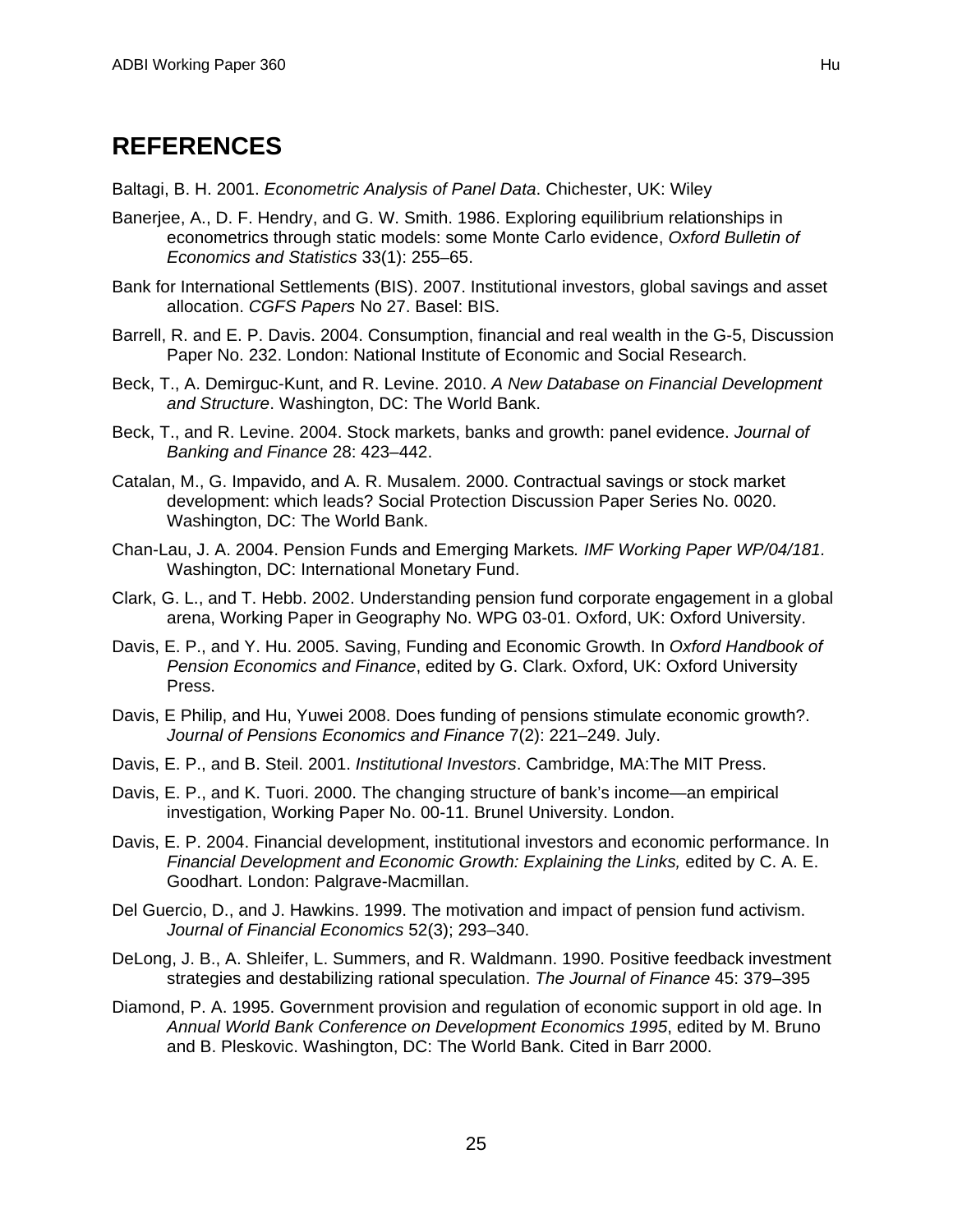- Faccio, M., and M. A. Lasfer. 2001. Institutional Shareholders and Corporate Governance: The Case of UK Pension Funds. Working Paper No. 11/01. Centre for Research on Pensions and Welfare Policies. Turin, Italy.
- Fontaine, J. A. 1997. Are there good macroeconomic reasons for limiting external investments by pension funds? The Chilean experience. In *The Economics of Pensions*, edited by S. Valdes-Prieto. Cambridge, UK: Cambridge University Press.
- Granger, C. W. J. 1969. Investigating causal relations by econometric models and cross spectral methods. *Econometrica* 37: 24–36.
- Holzmann, R. 1997. Pension reform, financial market and economic growth, preliminary evidence from Chile, International Monetary Fund Staff Papers 96/94. Washington, DC: International Monetary Fund.
- Holzmann, R., R. Palacios, and A. Zviniene. 2004. Implicit pension debt: issues, measurement and scope in international perspective, Social Protection Discussion Paper Series No. 0403. Washington, DC: The World Bank.
- Hu, Y. 2006a. The impact of pension funds on financial markets. *Financial Market Trends (*2006) 2. Paris: OECD.
- Hu, Yuwei 2006b. China's pension reform: a precondition analysis, *Global Economic Review* 35(4): 413–424.
- Im, K. S., M. H. Pesaran, and Y. Shin. 2003. Testing for Unit Roots in heterogeneous panels. *Journal of Econometrics* (115): 53–74.
- Impavido, G., A. R. Musalem, and T. Tressel. 2001a. Contractual savings institutions and banks' stability and efficiency, *Policy Research Working Paper* 2751. Washington, DC: The World Bank.
- Impavido, G., A. R. Musalem, and T. Tressel. 2001b. Contractual savings, capital markets and firms' financing choices. World Bank Policy Research Working Paper. March. Washington, DC: The World Bank.
- Impavido, G., A. R. Musalem, and T. Tressel. 2003. The impact of contractual savings institutions on securities markets. World Bank Policy Research Working Paper 2948. Washington, DC: The World Bank.
- Lakonishok, J., A. Shleier, and R. Vishny. 1992. the impact of institutional trading on stock prices. *Journal of Financial Economics* 32: 23–43
- Levine, R. 1997. Financial development and economic growth: views and agenda. *Journal of Economic Literature* 35(2): 688–726.
- Levine R., and S. Zervos. 1998. Stock markets, banks, and economic growth. *The American Economic Review* 88(3): 537–558.
- Maddala, G. S., and S. Wu. 1999. A comparative study of Unit Root Tests with panel data and a new simple test. *Oxford Bulletin of Economics and Statistics*. Special Issue: 631–651.
- Meng, C., and W. D. Pfau. 2010. The role of pension funds in capital market development. GRIPS Discussion Paper 10-17. Tokyo: GRIPS.
- Merton, R., and Z. Bodie. 1995. A conceptual framework for analysing the financial environment. In *The Global Financial System: a Functional Perspective*, edited by D. B. Crane et al. Cambridge, MA: Harvard Business School Press.
- OECD. 2009. *OECD Private Pension Outlook 2008*. Paris: OECD.